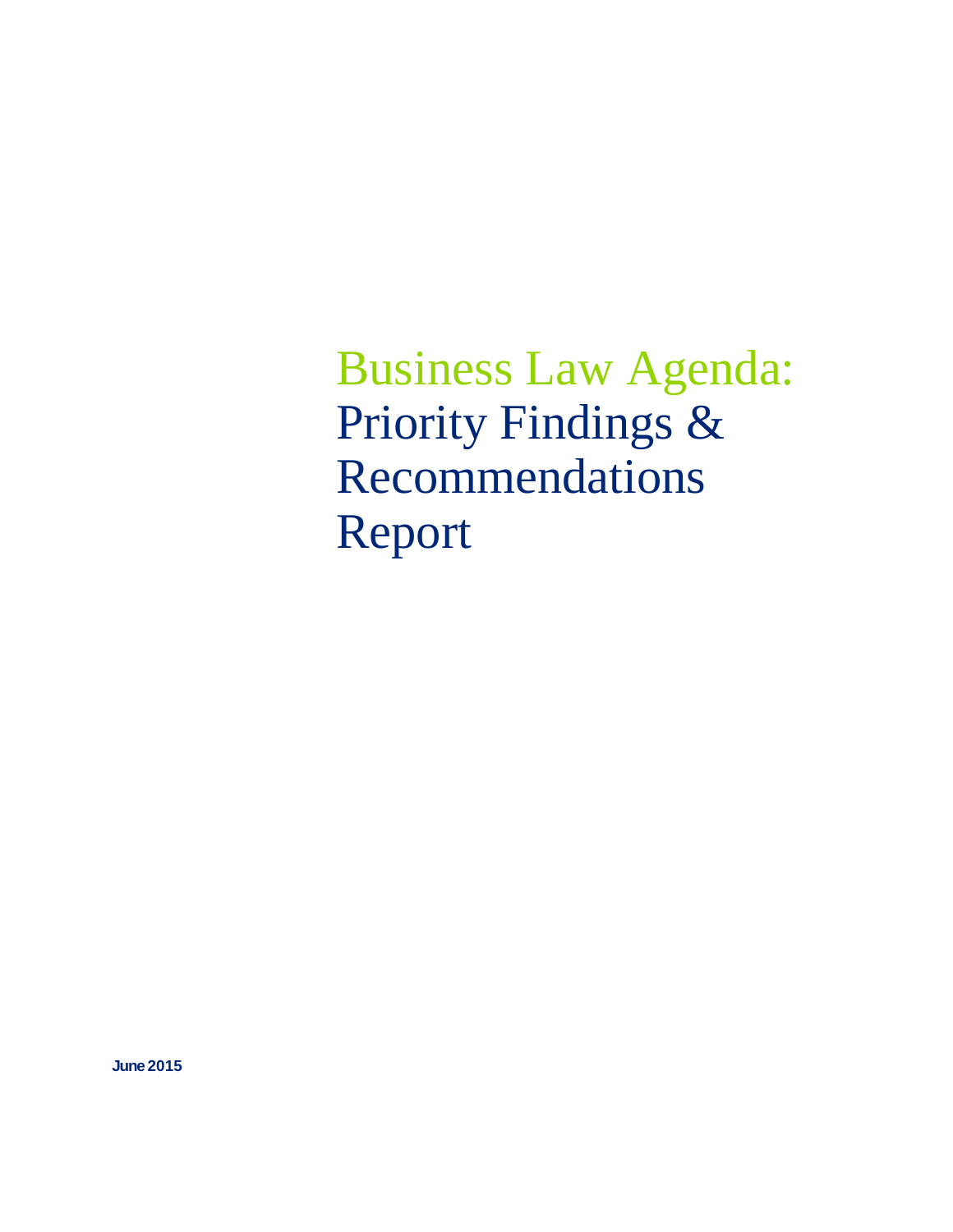# Letter to the Minister

Keeping Ontario's business laws current is critical to the province's competitiveness, and to positioning Ontario as a jurisdiction of choice for business. Ontario is facing both opportunities and challenges as the economy shifts. A responsive legal framework is key to its ability to succeed. A comprehensive review of business legislation to ensure that Ontario is competitive has not been done for some time. In February 2015, our panel was asked by the Minister of Government and Consumer Services to provide advice on priorities for reform of these laws and recommendations for a modernization agenda. We are pleased to provide this report with recommendations for action to foster prosperity, create jobs, encourage innovation and support long-term economic success for the province.

We have significant experience and expertise in corporate and commercial law. Working with Deloitte, which facilitated the process and wrote the report on behalf of the panel, we have reached consensus recommendations in the public interest. This legislation is essential to Ontario's competitive position, and we recommend a significant reform agenda to:

- Position Ontario as a leading business jurisdiction;
- Encourage innovation and investment, job creation and economic growth; and
- Support regulatory frameworks that are responsive, flexible and adaptable.

Our recommendations link to five key themes:

- 1. Establishing a process to keep corporate and commercial law current;
- 2. Making Ontario a jurisdiction of choice for business;
- 3. Supporting greater market certainty and confidence in market transactions;
- 4. Modernizing laws relating to secured lending and other commercial activity; and
- 5. Facilitating market activity and promoting small business growth through greater certainty, clarity and efficiency in business legislation.

These recommendations target areas where Ontario may be currently at a competitive disadvantage and aim to protect Ontario's role as the financial hub in Canada.

We encourage government to continue to work to ensure Ontario has laws that facilitate a prosperous business climate and solidify Ontario's position as a jurisdiction of choice for business. The panel recommends that this report be shared with the business and legal community for broader input on the recommendations. A full discussion of these ideas is essential as government determines its agenda to bring corporate and commercial legislation up to date and to strengthen Ontario's position within the global economy.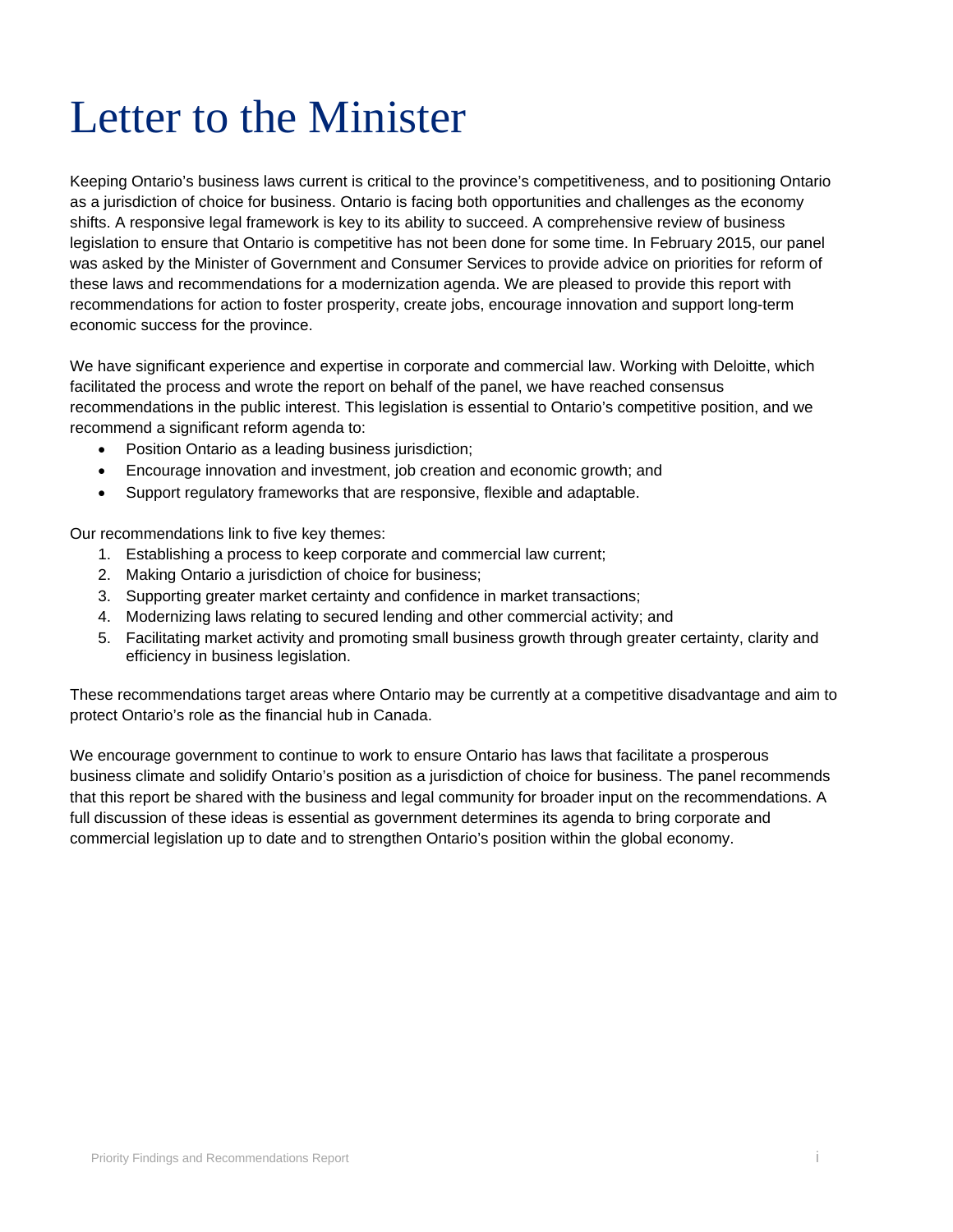# Summary of Recommendations

# **Table 1: Summary of recommendations**

For additional details, please see the relevant sections of the report.

#### **Summary of recommendations**

## **1. Establishing a process to keep corporate and commercial law current**

**Recommendation 1a:** Establish a regular formal process to promote the continuous review and updating of corporate and commercial statutes

**Recommendation 1b:** The process should use the insights and opinions of experts who work with the relevant legislative schemes and support collaboration between government and non-government experts

**Recommendation 1c:** The process should produce evidence-based recommendations on an ongoing basis for a responsive and efficient business law framework

## **2. Making Ontario a jurisdiction of choice for business**

| <b>Business</b><br><b>Corporations Act</b>                                                          | Recommendation 2a: Review and update the Business Corporations Act, taking<br>account of technological advancements and legislative and case law developments<br>in Canada, other Commonwealth jurisdictions, the United States and elsewhere.<br>Priority should be given to:<br>Contemplating electronic meetings and communications;<br>ii.<br>Providing greater certainty about the standards to which directors and<br>officers will be held, the liabilities to which they are exposed and the<br>defences and protections available to them;<br>iii.<br>Allowing shareholders to effectively determine the composition of their<br>boards of directors by eliminating certain legislative requirements; and<br>Determining how best to make available to the ultimate investors in<br>iv.<br>shares of a corporation, the rights and remedies available to the<br>registered holders of those shares |  |
|-----------------------------------------------------------------------------------------------------|-------------------------------------------------------------------------------------------------------------------------------------------------------------------------------------------------------------------------------------------------------------------------------------------------------------------------------------------------------------------------------------------------------------------------------------------------------------------------------------------------------------------------------------------------------------------------------------------------------------------------------------------------------------------------------------------------------------------------------------------------------------------------------------------------------------------------------------------------------------------------------------------------------------|--|
| <b>Limited Partnerships</b><br>Act                                                                  | Recommendation 2b: Revise the Limited Partnerships Act to make Ontario a more<br>attractive jurisdiction for business by, among other things, reducing the risk of<br>unlimited liability faced by limited partners in Ontario                                                                                                                                                                                                                                                                                                                                                                                                                                                                                                                                                                                                                                                                              |  |
| <b>Limited Liability</b><br><b>Partnerships</b>                                                     | Recommendation 2c: Expand the availability of the Limited Liability Partnership                                                                                                                                                                                                                                                                                                                                                                                                                                                                                                                                                                                                                                                                                                                                                                                                                             |  |
| <b>Unlimited Liability</b><br><b>Corporations</b>                                                   | Recommendation 2d: Permit the incorporation of unlimited liability corporations                                                                                                                                                                                                                                                                                                                                                                                                                                                                                                                                                                                                                                                                                                                                                                                                                             |  |
| <b>Partnerships Act</b>                                                                             | Recommendation 2e: Update the Partnerships Act to resolve many of the<br>challenges for Ontario businesses that are subject to the Act                                                                                                                                                                                                                                                                                                                                                                                                                                                                                                                                                                                                                                                                                                                                                                      |  |
| 3. Supporting greater market certainty and confidence in market transactions                        |                                                                                                                                                                                                                                                                                                                                                                                                                                                                                                                                                                                                                                                                                                                                                                                                                                                                                                             |  |
| <b>Assignments and</b><br><b>Preferences Act and</b><br><b>Fraudulent</b><br><b>Conveyances Act</b> | Recommendation 3a: Repeal the Assignments and Preferences Act and the<br>Fraudulent Conveyances Act and adopt the Uniform Law Conference of Canada's<br><b>Reviewable Transactions Act</b>                                                                                                                                                                                                                                                                                                                                                                                                                                                                                                                                                                                                                                                                                                                  |  |
| <b>Bulk Sales Act</b>                                                                               | Recommendation 3b: Repeal the Bulk Sales Act                                                                                                                                                                                                                                                                                                                                                                                                                                                                                                                                                                                                                                                                                                                                                                                                                                                                |  |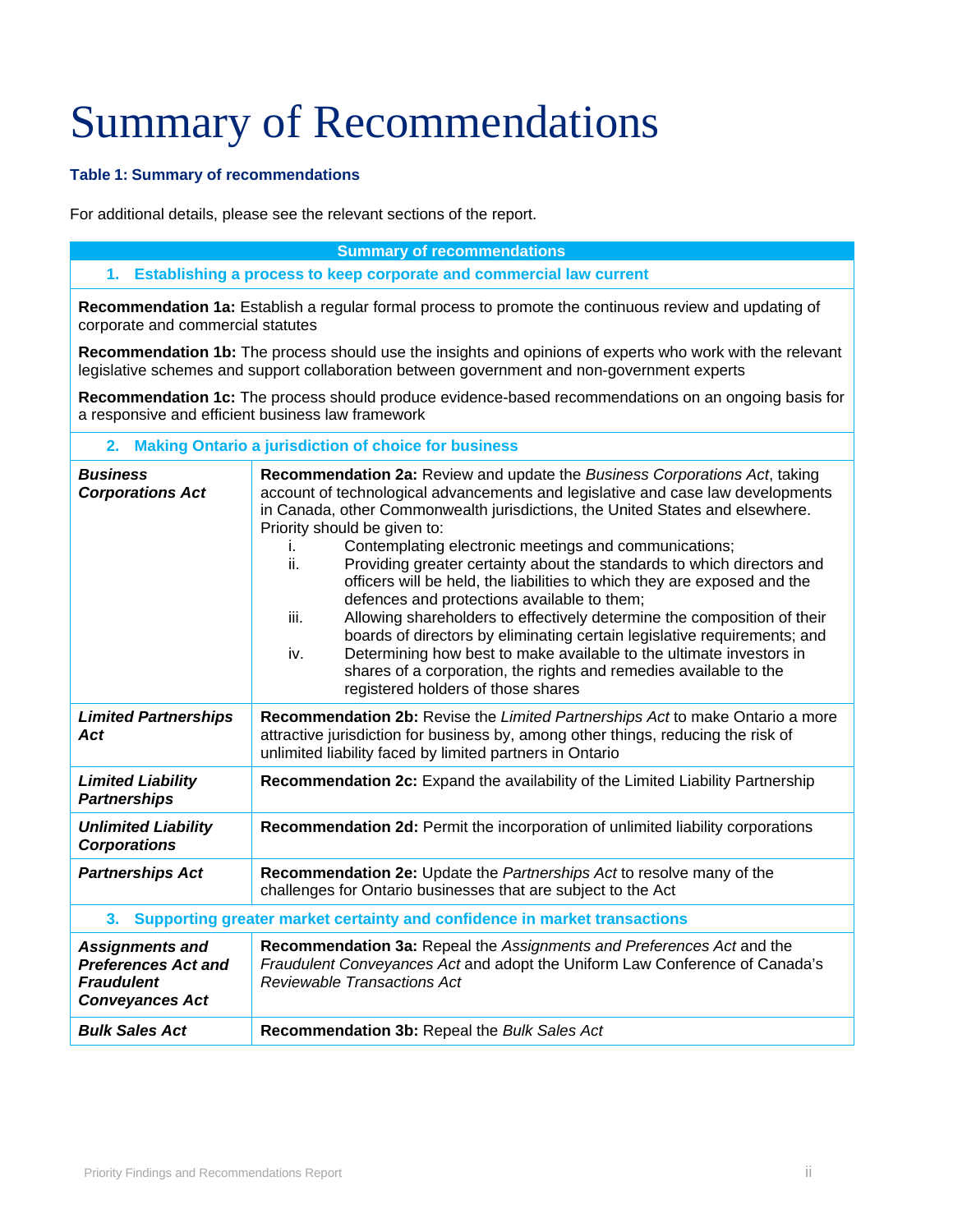| <b>Summary of recommendations</b>                                                                                                                                                      |                                                                                                                                                                                                                                                                                                                            |  |
|----------------------------------------------------------------------------------------------------------------------------------------------------------------------------------------|----------------------------------------------------------------------------------------------------------------------------------------------------------------------------------------------------------------------------------------------------------------------------------------------------------------------------|--|
| 4. Modernizing laws relating to secured lending and other commercial activity                                                                                                          |                                                                                                                                                                                                                                                                                                                            |  |
| <b>Personal Property</b><br><b>Security Act Review</b>                                                                                                                                 | <b>Recommendation 4a: Review the Personal Property Security Act, taking account of</b><br>legislative and case law developments in Canada, the United States and elsewhere,<br>and identifying opportunities for harmonization with the other provinces.                                                                   |  |
| <b>Minister's Orders</b>                                                                                                                                                               | Recommendation 4b: Make the Minister's Orders under the Personal Property<br>Security Act and the Repair and Storage Liens Act more readily accessible to the<br>public                                                                                                                                                    |  |
| Facilitating market activity and promoting small business growth through greater certainty,<br>5.<br>clarity and efficiency in business legislation                                    |                                                                                                                                                                                                                                                                                                                            |  |
| <b>Repair and Storage</b><br><b>Liens Act</b>                                                                                                                                          | <b>Recommendation 5a:</b> Make the Repair and Storage Liens Act more friendly to<br>users, most of whom are small businesses                                                                                                                                                                                               |  |
| <b>Arthur Wishart Act</b><br>(Franchise<br>Disclosure)                                                                                                                                 | <b>Recommendation 5b:</b> Update the Arthur Wishart Act (Franchise Disclosure), to<br>create more disclosure certainty for users                                                                                                                                                                                           |  |
| <b>Business Information</b><br>and Registration<br>Legislation                                                                                                                         | <b>Recommendation 5c:</b> Review the business information and registration<br>legislation (Business Names Act, Corporations Information Act, Electronic<br>Registration Act, Extra-Provincial Corporations Act) to facilitate market<br>transactions and make the legislation user-friendly, especially for small business |  |
| <b>Seeking public input</b><br>6.                                                                                                                                                      |                                                                                                                                                                                                                                                                                                                            |  |
| Recommendation 6: Make this report available to the public to encourage broader input from a variety of<br>perspectives on the recommendations and considerations set out by the panel |                                                                                                                                                                                                                                                                                                                            |  |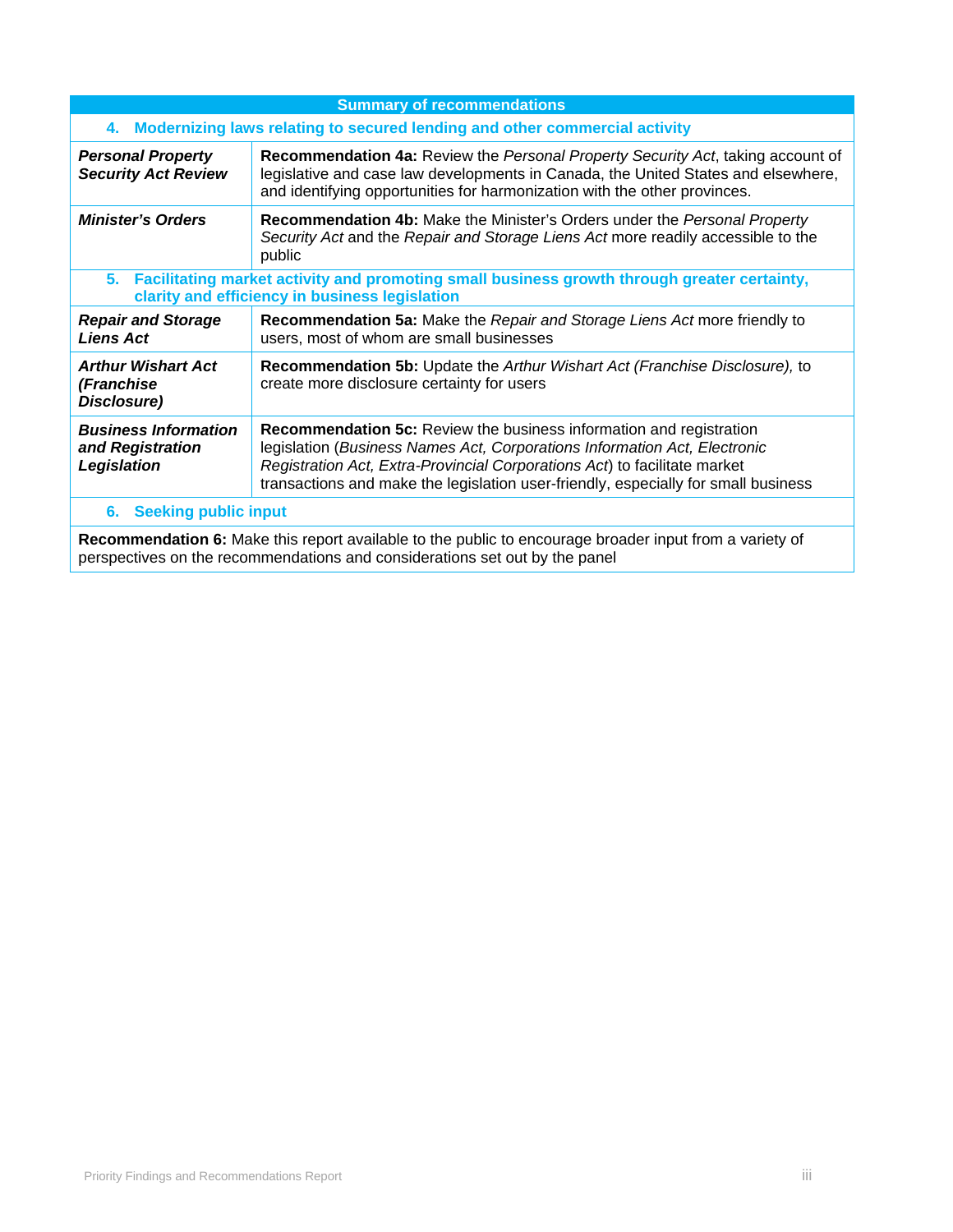# Table of Contents

| 1 <sub>1</sub>                                                                                                 |  |  |  |
|----------------------------------------------------------------------------------------------------------------|--|--|--|
| 1.1                                                                                                            |  |  |  |
| 1.2                                                                                                            |  |  |  |
| 1.3                                                                                                            |  |  |  |
| 1.4                                                                                                            |  |  |  |
| 2.                                                                                                             |  |  |  |
| 3.                                                                                                             |  |  |  |
| 3.1                                                                                                            |  |  |  |
| 3.2                                                                                                            |  |  |  |
| 3.3                                                                                                            |  |  |  |
| 3.4                                                                                                            |  |  |  |
| Facilitating market activity and promoting small business growth through greater certainty, clarity and<br>3.5 |  |  |  |
| 4.                                                                                                             |  |  |  |
|                                                                                                                |  |  |  |
|                                                                                                                |  |  |  |

Intellectual Property Notice

© Queen's Printer for Ontario, 2015.

Her Majesty the Queen in right of Ontario holds intellectual property rights, including rights of confidentiality, in this material.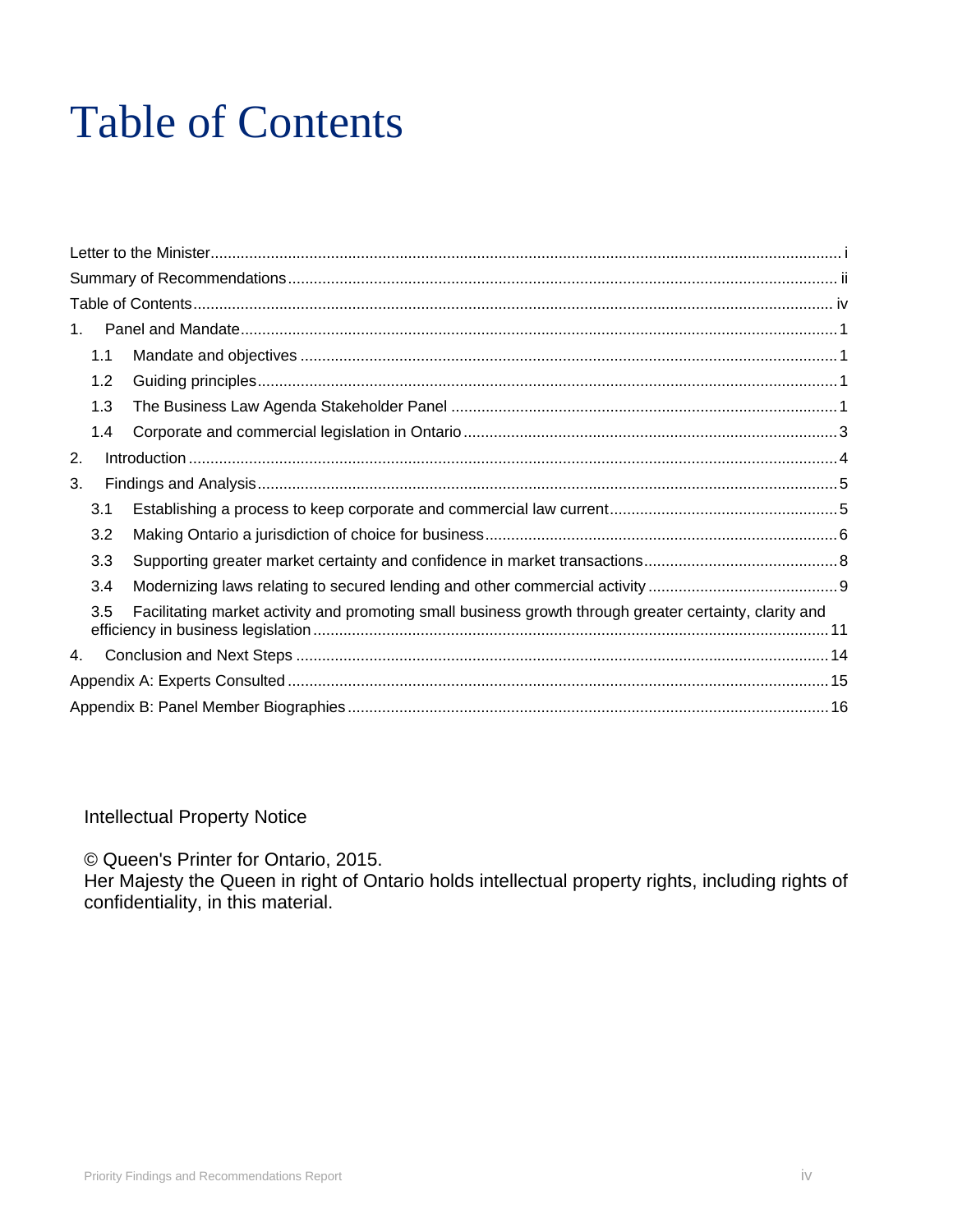# 1. Panel and Mandate

# **1.1 Mandate and objectives**

The Premier provided the Minister of Government and Consumer Services with a mandate to review the Ministry's corporate and commercial statutes to ensure Ontario has responsive laws that facilitate an efficient market and prosperous business climate. This mandate was included as a commitment in the 2015 Budget papers. The Ministry convened this expert panel to provide advice to the Minister on the priorities for reform.

The panel identified priority opportunities to reform Ontario's corporate and commercial statutes. The primary objective was to ensure the province's legislation is responsive to changing business priorities, facilitating a robust and competitive economy.

# **1.2 Guiding principles**

The panel's recommendations aim to:

- Position Ontario as a leading business jurisdiction;
- Encourage innovation and investment, job creation and economic growth; and
- Support regulatory frameworks that are responsive, flexible and adaptable.

Ontario's business law reform should:

- Strengthen corporate governance and investor confidence;
- Harmonize legislation with other provinces and federally, where appropriate; and
- Facilitate market transactions through certainty, efficiency and clarity of legislation.

# **1.3 The Business Law Agenda Stakeholder Panel**

The Business Law Agenda Stakeholder Panel's key deliverable is this Findings and Recommendations Report. The 13 members of the panel represented a wide range of expertise. The biographies of panel members are listed in Appendix B.

#### **Table 2: Business Law Agenda Panel Members**

| <b>Panel members (Position, Organization)</b>                             |
|---------------------------------------------------------------------------|
| Jennifer Babe (Partner, Miller Thomson LLP)                               |
| Terry Burgoyne* (Partner, Osler, Hoskin & Harcourt LLP)                   |
| <b>Gordon Davies</b> (General Counsel, OpenText Corporation)              |
| Doug Downey (Partner, Lewis, Downey, Tornosky, Lassaline & Timpano)       |
| Tony Duggan* (Professor, Faculty of Law, University of Toronto)           |
| Kenneth Fredeen* (General Counsel, Deloitte LLP)                          |
| Carol Hansell* (Founder / Sr. Partner, Hansell LLP)                       |
| <b>Sheila Murray</b> (General Counsel, CI Financial Corp)                 |
| <b>Christopher Nicholls</b> (Professor, Western Law – Western University) |
| J.A. Prestage (Partner, Blake, Cassels & Graydon LLP)                     |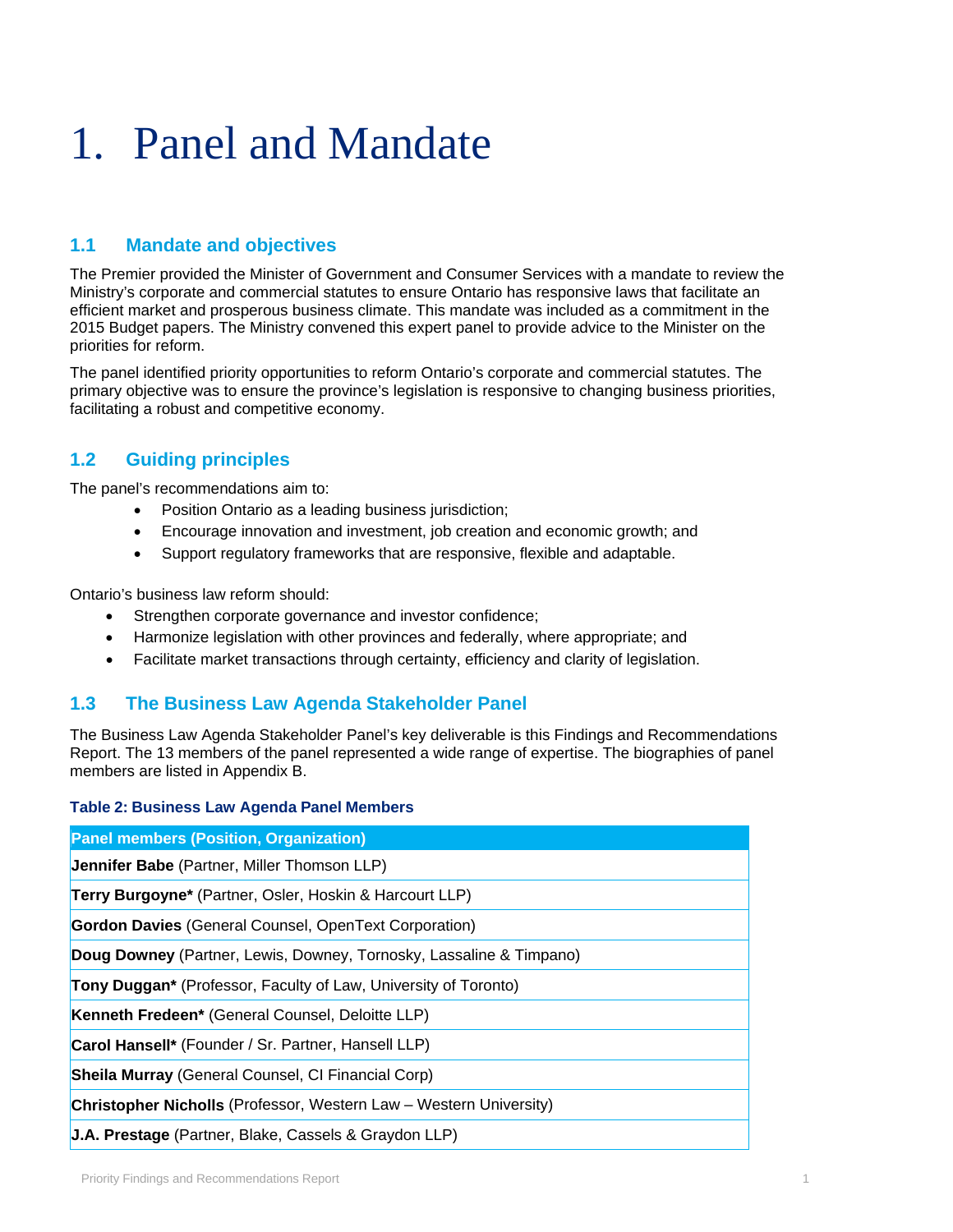| <b>Panel members (Position, Organization)</b>                |
|--------------------------------------------------------------|
| David Stevens* (Partner, Gowling Lafleur Henderson LLP)      |
| <b>Patrice Walch-Watson</b> (Partner, Torys LLP)             |
| Cynthia Williams (Professor, Osgoode Hall - York University) |
|                                                              |

\*Steering committee member

The panel met on five occasions between mid-March and mid-May to engage in discussions facilitated by Deloitte. Ministry of Government and Consumer Services and Ministry of the Attorney General staff contributed to the discussions. Panel members were provided material prior to each meeting.

The steering committee included a subset of the panel. Their role was to set the overall direction of the panel consultations. The steering committee members convened for meetings in addition to the panel consultations.

The subject matter experts were panel members who were selected by the steering committee to lead sections of each meeting by preparing material, identifying external presenters, developing discussion questions, contributing to the agenda and leading the discussions.

Deloitte was engaged to facilitate panel meeting discussions, document the key items of the discussions and draft the final report. Throughout the process Deloitte engaged panel members and industry experts to develop, refine and confirm the recommendations and final report content.

This report reflects the views of panel members, who have expertise in corporate and commercial law. Recognizing the breadth of the legal community in Ontario, the panel encourages the government to make this report available to the public to solicit broader input from a variety of perspectives on the recommendations and considerations set out in this report.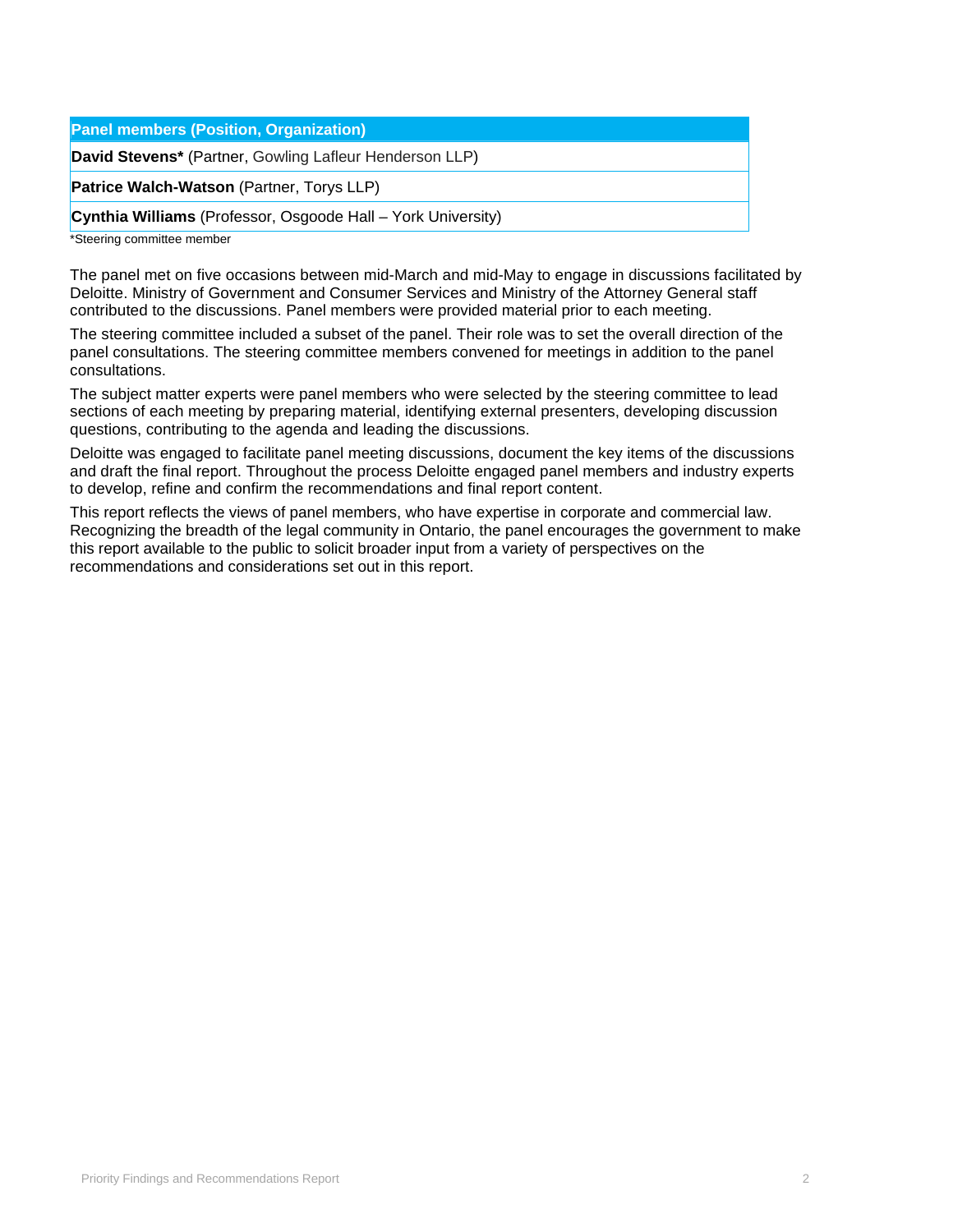# **1.4 Corporate and commercial legislation in Ontario**

The Ministry of Government and Consumer Services is responsible for nineteen corporate and commercial statutes. The panel considered all of these statutes with the exception of the *Corporations Act*, and the *Not-For-Profit Corporations Act* (not yet proclaimed), which have a separate review process. The panel also reviewed two statutes that fall under the responsibility of the Ministry of the Attorney General and impact some of the nineteen statutes. The panel notes that there are future opportunities for review of Ontario's other corporate and commercial statutes that were out of scope for this consultation.

#### **Table 3: Ontario corporate and commercial legislation considered**

| <b>Legislation categories and statutes</b>                                                                                                                                                                                                                                                                                                                                                               |                                                                                                                                                                                                                                                                                                                                                    |  |  |
|----------------------------------------------------------------------------------------------------------------------------------------------------------------------------------------------------------------------------------------------------------------------------------------------------------------------------------------------------------------------------------------------------------|----------------------------------------------------------------------------------------------------------------------------------------------------------------------------------------------------------------------------------------------------------------------------------------------------------------------------------------------------|--|--|
| <b>Business Entity Legislation</b><br><b>Business Corporations Act</b><br><b>Limited Partnerships Act</b><br>Partnerships Act<br><b>Creditor and Insolvency Legislation</b><br>Assignments and Preferences Act<br>Bulk Sales Act - Ministry of Attorney General<br>Fraudulent Conveyances Act - Ministry of Attorney<br>General<br><b>Personal Property Security Act</b><br>Repair and Storage Liens Act | <b>Business Practices Legislation</b><br>Arthur Wishart Act (Franchise Disclosure)<br><b>Business Regulation Reform Act, 1994</b><br><b>Discriminatory Business Practices Act</b><br>Retail Business Holidays Act<br><b>Commercial Transactions Legislation</b><br><b>Apportionment Act</b><br><b>Factors Act</b><br>Securities Transfer Act, 2006 |  |  |
| <b>Business Registration and Information Legislation</b><br><b>Business Names Act</b><br>Corporations Information Act<br>Electronic Registration Act (Ministry of Consumer and<br><b>Business Services Statutes), 1991</b><br><b>Extra-Provincial Corporations Act</b>                                                                                                                                   |                                                                                                                                                                                                                                                                                                                                                    |  |  |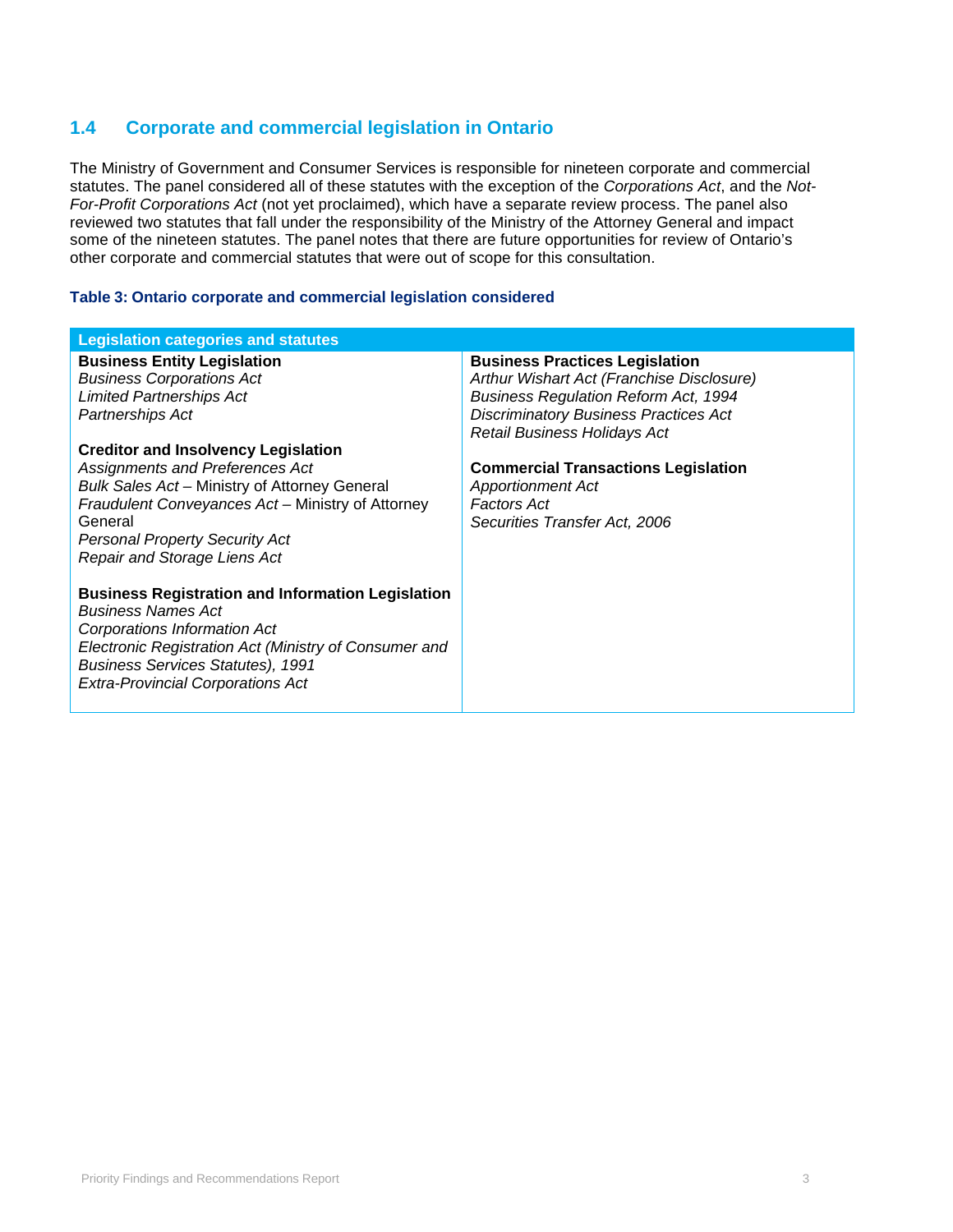# 2. Introduction

The statutes considered by the panel are important to all Ontarians; they affect business owners; they govern the actions of the directors of companies who have fiduciary obligations; and they influence the way companies interact with employees, consumers, and investors in Ontario's economy. Effective corporate and commercial legislation is critical for facilitating a competitive business environment and a prosperous economy. These laws and regulations help shape the way markets operate and organizations conduct business.

A number of factors that once insulated the Ontario economy no longer exist. While Ontario has one of the most dynamic and important economies in North America, increasing global competition entering North American markets is a key challenge. Advancements in information technology are changing the way businesses engage with their shareholders and customers, how work gets done, and how quickly markets and industries change.

Against this backdrop, the province has an opportunity to strengthen its business law and regulatory standards to be a jurisdiction of choice within the global economy. It can also build a reputation as a jurisdiction that is attractive to innovative business. By reviewing leading global practices in commercial and corporate law reform, considering opportunities to strengthen corporate governance and investor confidence, harmonizing with legislation in other Canadian jurisdictions where appropriate, and supporting regulatory frameworks that are responsive, flexible and adaptable, the province can establish a business law agenda to better facilitate a dynamic economy.

The panel supports the government's objective of maintaining laws that facilitate an efficient market and prosperous business climate. To further that mandate, the panel recommends the development of an ongoing process to review Ontario's corporate and commercial statutes on a regular basis. This review process is critical to ensuring that legislation continues to promote a robust economy and that Ontario does not fall behind or become less competitive with other jurisdictions. This recommendation should be implemented in parallel with the other recommendations set out in this report.

The next section identifies a series of recommendations and describes the changes that could update Ontario business law, harmonize it with the law of other jurisdictions, where appropriate, as well as give Ontario a competitive advantage and help it become a jurisdiction of choice. The section includes the findings and analysis of the panel and is organized into five key themes:

- 1. Establishing a process to keep corporate and commercial law current;
- 2. Making Ontario a jurisdiction of choice for business;
- 3. Supporting greater market certainty and confidence in market transactions;
- 4. Modernizing laws relating to secured lending and other commercial activity; and
- 5. Facilitating market activity and promoting small business growth through greater certainty, clarity and efficiency in business legislation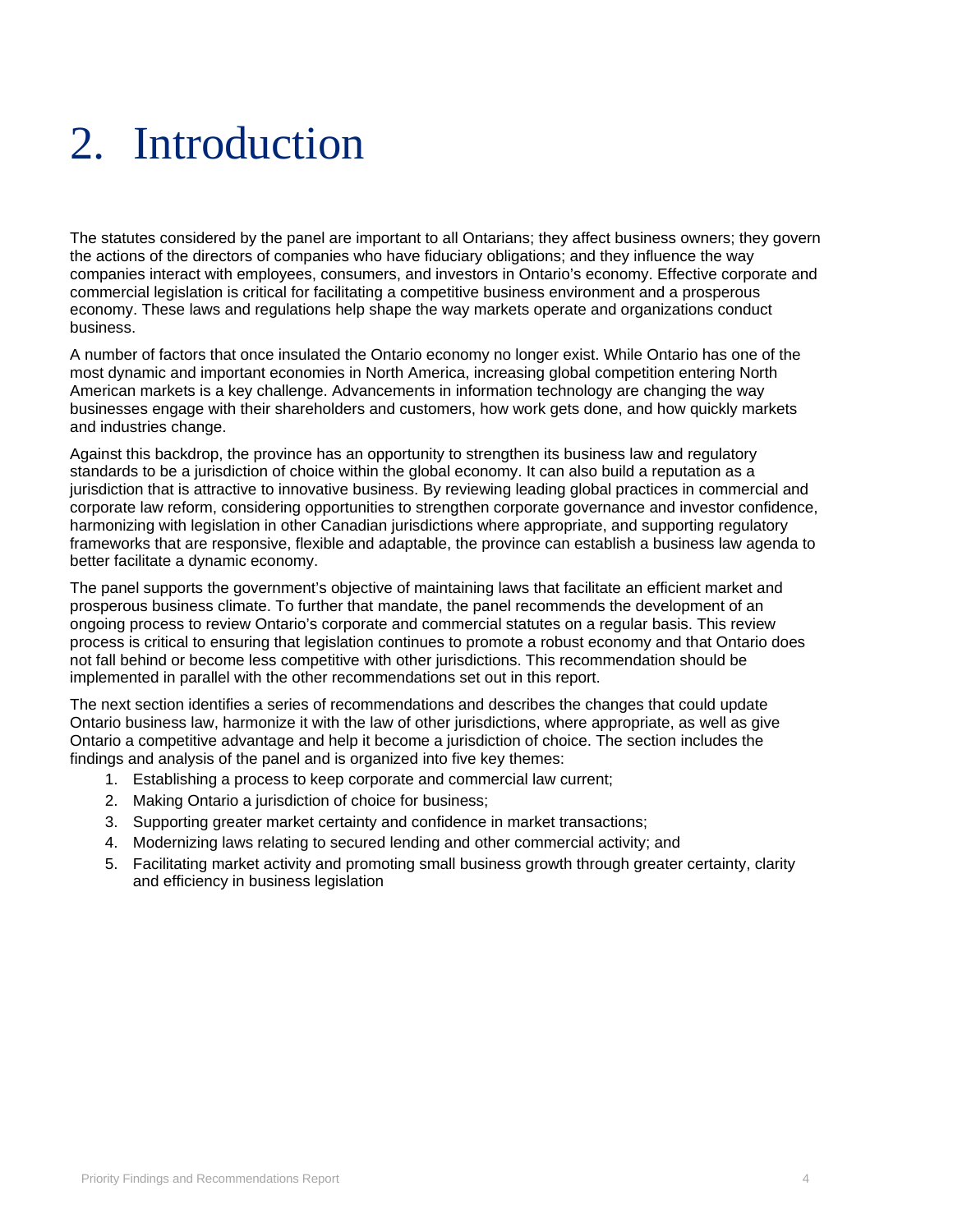# 3. Findings and Analysis

# **3.1 Establishing a process to keep corporate and commercial law current**

Ontario has no formal process to continuously review and "refresh" its corporate and commercial legislation. A formal process would help to more clearly position Ontario as a preeminent business jurisdiction, encourage innovation and creativity and facilitate ongoing engagement with stakeholders. An effective forum for balancing policy issues and for experts to raise issues resulting from changing business needs or uncertainty in the interpretation or application of legislation, could reduce costs to business, consumers and government, including justice-sector costs. The outcomes of this process could help foster prosperity in Ontario.

Corporate and commercial legislation and regulations must be responsive to the constantly changing needs of business and consumers. An ongoing formal process could ensure that the knowledge and expertise of the business and legal communities are consistently reflected and inform the policy development process to support and strengthen Ontario's competitive advantage.

In order to ensure a results-oriented framework, the process would need to have a series of clear objectives with defined milestones and timeframes

#### **Recommendation 1a: Establish a regular formal process to promote the continuous review and updating of corporate and commercial statutes**

**Recommendation 1b: The process should use the insights and opinions of experts who work with the relevant legislative schemes and support collaboration between government and nongovernment experts** 

## **Recommendation 1c: The process should produce evidence-based recommendations on an ongoing basis for a responsive and efficient business law framework**

The panel recognized that as part of the development of a continuous review process, there are a number of design considerations that would need to be addressed, including:

- How frequently would the process result in recommendations to government on possible changes, including to legislation and / or regulations (e.g., annually)?
- How would relevant stakeholders be identified and invited to join the process and in what capacity?
- How would appropriate representatives of relevant stakeholders be identified?
- How would the process support and enhance existing policy development processes?
- What level of transparency would surround the outputs of the process?
- How would the process align with existing policy initiatives, such as the Open for Business Initiative?

While the panel did not make formal recommendations on these design considerations, it noted the importance of further consultation with legal and other experts on these issues. The panel strongly recommends the government move forward to introduce a continuous process for review of corporate and commercial statutes.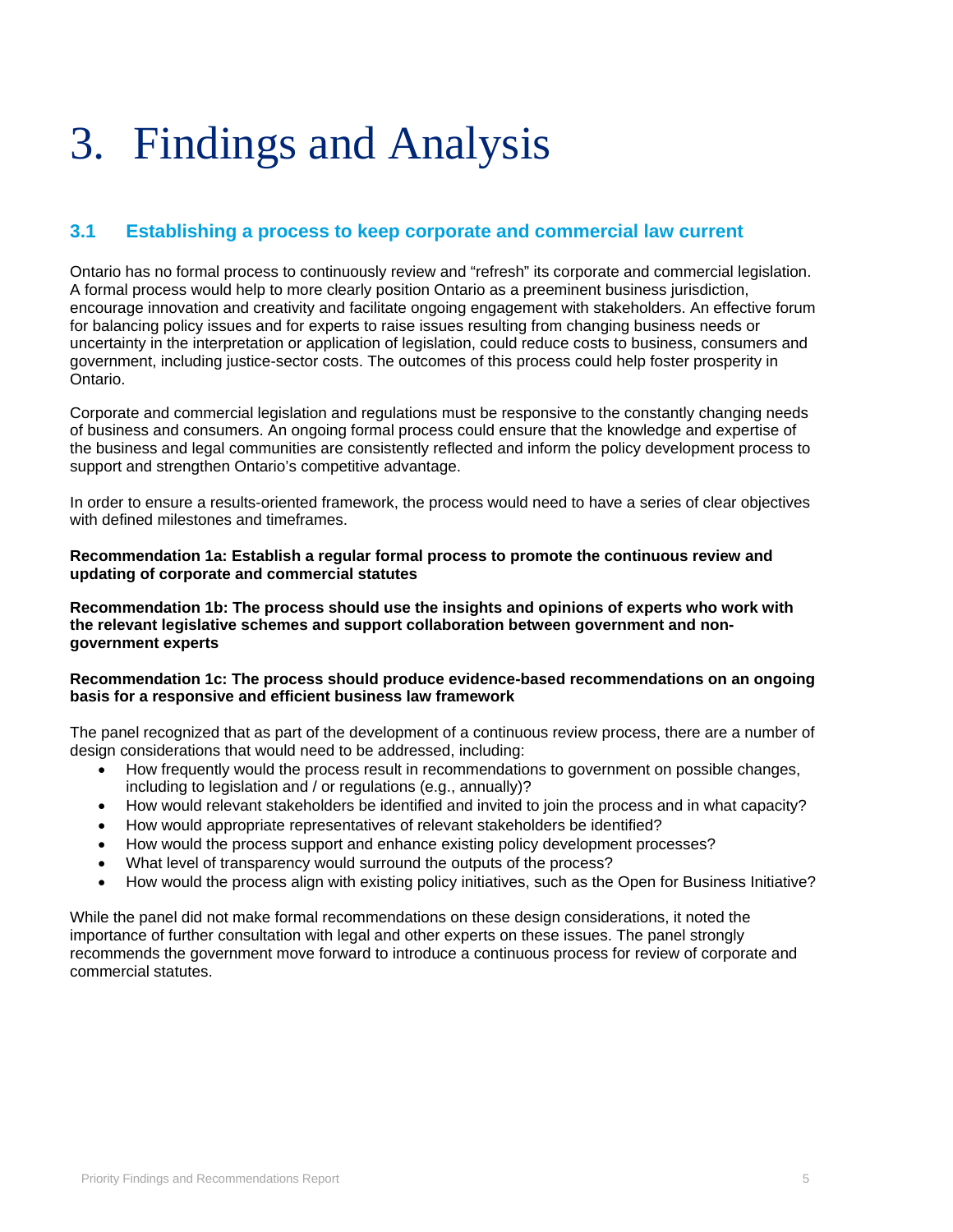# **3.2 Making Ontario a jurisdiction of choice for business**

Businesses and firms have the ability to "jurisdiction shop". They have choices about where they incorporate or register. The most attractive jurisdictions are those that facilitate business transactions and provide certainty about the rights and responsibilities of a corporation's stakeholders and the remedies available to them. Ontario's corporate law should be reviewed and updated to allow Ontario corporations to compete globally and attract the most talented individuals to their management teams and boardrooms.

# *Business Corporations Act*

The *Business Corporations Act* (Ontario) (OBCA) is the governing legislation for Ontario business corporations. It provides for, among other things, incorporation, director and officer responsibilities, shareholder rights, offences, and penalties. There have been approximately 60,000 business incorporations under the OBCA in each of the past three years.<sup>1</sup> It is an engine of the economy, and should be reviewed and updated where necessary to ensure that it continues to meet the needs of business.

#### **Recommendation 2a: Review and update the** *Business Corporations Act***, taking account of technological advancements and legislative and case law developments in Canada, other Commonwealth jurisdictions, the United States and elsewhere. Priority should be given to:**

## **i. Contemplating electronic meetings and communications**

Information technology has become a key driver of operational efficiency and an accepted means of communications in most circumstances. The OBCA currently creates barriers to efficient communications. For example, it requires consent from directors to have that meeting held by telephone or other electronic means and requires various notices to be delivered by prepaid mail.

#### **ii. Providing greater certainty about the standards to which directors and officers will be held, the liabilities to which they are exposed and the defences and protections available to them**

The expectations imposed on directors and officers, and the complexity of the global environment in which they operate, have evolved significantly. It is important that Ontario businesses be positioned to attract the highest calibre individuals to their management teams and boards. Among other things, the OBCA should provide clearer standards of responsibility and accountability for directors and officers.

#### **iii. Allowing shareholders to effectively determine the composition of their boards of directors by eliminating certain legislative requirements**

Shareholders should have the ability to effectively choose their boards. For example, they should be entitled to vote against candidates for election to the board. Moreover, the OBCA should no longer limit the global reach of Ontario business through outdated concepts such as Canadian residency requirements for boards of directors. Canadian residency requirements in the OBCA drive businesses away from Ontario to incorporate in other Canadian jurisdictions that do not have such requirements.

#### **iv. Determining how best to make available to the ultimate investors in shares of a corporation, the rights and remedies available to the registered holders of those shares**

Many shareholders in public companies hold their shares indirectly, through the book based system (a computerized or electronic based record keeping system). Because the OBCA often refers to registered shareholders and sometimes does not clearly refer to beneficial holders, many of the rights and remedies under the statute are not available to the true owner of the shares.

# *Limited Partnerships Act*

Limited partnerships are commonly used in investment funds and private equity investment structures. Ontario's *Limited Partnerships Act* has not been substantially reviewed since the 1980s, and businesses that wish to use the limited partnership form may now find legislation in other jurisdictions more attractive. For

 $\overline{a}$ 1 ServiceOntario, Government of Ontario

Priority Findings and Recommendations Report 6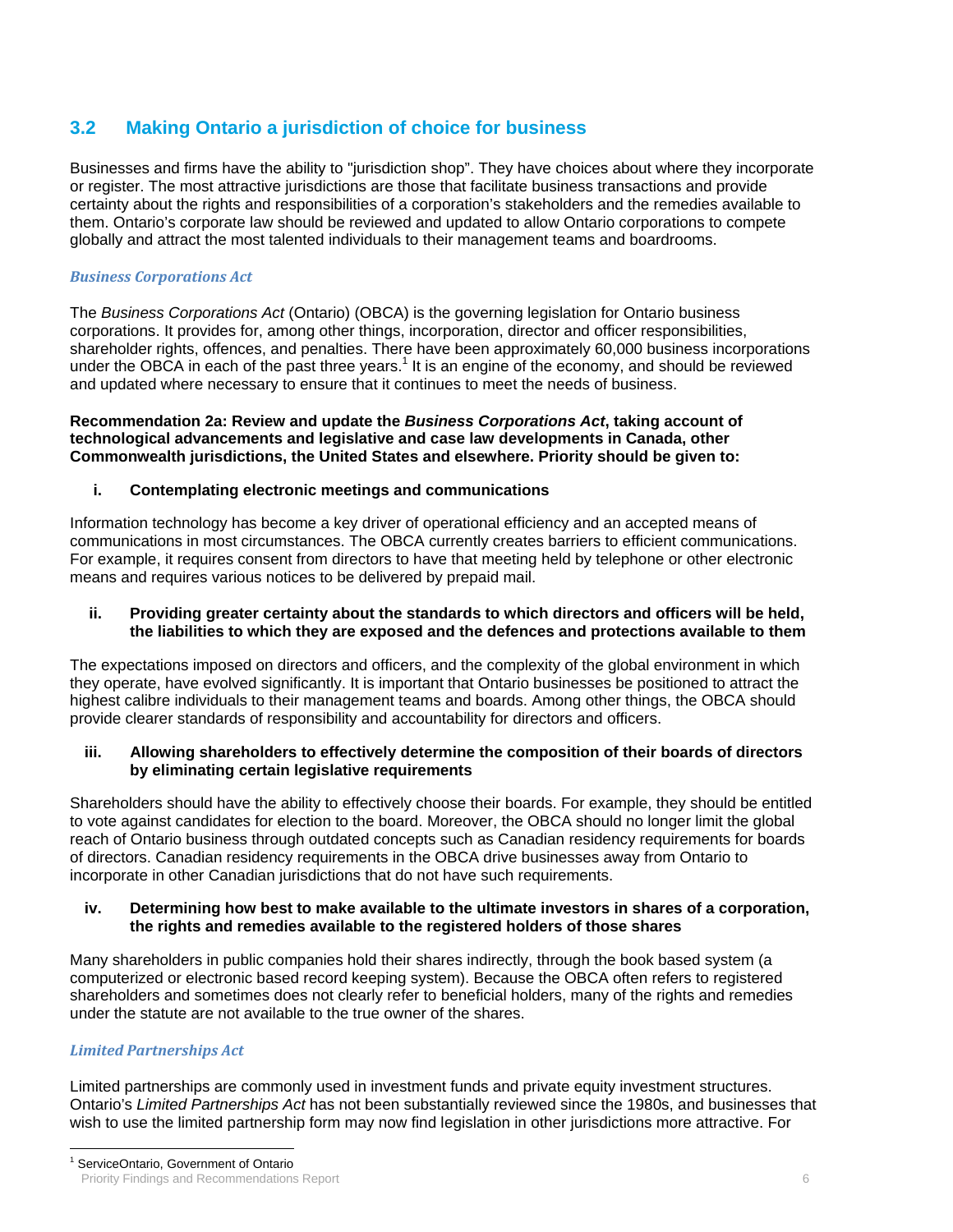example, Manitoba has positioned itself as a jurisdiction of choice because Manitoba limited partnership legislation narrows the scope of liability for limited partners even when they take an active role in the limited partnership's business. The effect of Ontario's legislation in such circumstances is less certain, and limited partners who take part in the control of an Ontario limited partnership business risk exposure to unlimited liability for all debts and obligations of the limited partnership.

A review of the Act should include an examination of the potential liability for limited partners and should consider reasonable ways of reducing the scope of this liability. Changes to the Act to address these issues appropriately would position Ontario as a more competitive jurisdiction for the creation of limited partnerships.

#### **Recommendation 2b: Revise the** *Limited Partnerships Act* **to make Ontario a more attractive jurisdiction for business by, among other things, reducing the risk of unlimited liability faced by limited partners in Ontario**

## *Limited Liability Partnerships*

A limited liability partnership (LLP) is a partnership that provides a measure of limited liability protection to its partners. For example, in an LLP, one partner is not liable for another partner's misconduct or negligence.

Certain American jurisdictions, and British Columbia, permit any person to carry on business through an LLP structure. Ontario restricts LLP registration to certain professionals, e.g., lawyers and accountants. Other professionals and businesses that carry on their profession in partnerships should have access to this partnership type. Ontario should consider expanding the scope of businesses that may use this enterprise type to ensure the province is a jurisdiction of choice for LLP formation and registration.

The panel also discussed a new corporate framework that exists in all American states known as the limited liability corporation (LLC), a business structure that combines the pass-through taxation of a partnership or sole proprietorship with the limited liability of a corporation. The panel concluded that with the recommended expansion of the LLP, an LLC would not be necessary.

#### **Recommendation 2c: Expand the availability of the Limited Liability Partnership**

#### *Unlimited Liability Corporations*

An unlimited liability corporation (ULC) is an enterprise type that is commonly used in cross-border structures and is attractive to certain foreign investors. Nova Scotia, Alberta and British Columbia offer incorporation for ULCs; however, this enterprise type is not available in Ontario. Adopting the ULC model would help position Ontario as a jurisdiction of choice for those seeking this corporate model.

#### **Recommendation 2d: Permit the incorporation of unlimited liability corporations**

#### *Partnerships Act*

The *Partnerships Act* regulates, among other things, the relationship between partners and persons dealing with them, and the dissolution of partnerships and limited liability partnerships. Ontario's legislation is based on a law enacted in Britain in 1890. Over the 125 years since its enactment, the courts have developed a large body of case law, but the Act often does not reflect the current needs of partnerships. For example, there is lack of clarity around the definition of "partnership"; it is unclear how the property of the partnership is owned or under what circumstances the partnership should be analyzed as an aggregate or as a legal entity. More clarity and precision on these and other challenges would provide certainty as to when a partnership exists, with the rights and obligations that this legal status entails, and would lower the costs and increase the efficiency of businesses choosing to carry on their businesses as general partnerships.

#### **Recommendation 2e: Update the** *Partnerships Act* **to resolve many of the challenges for Ontario businesses that are subject to the Act**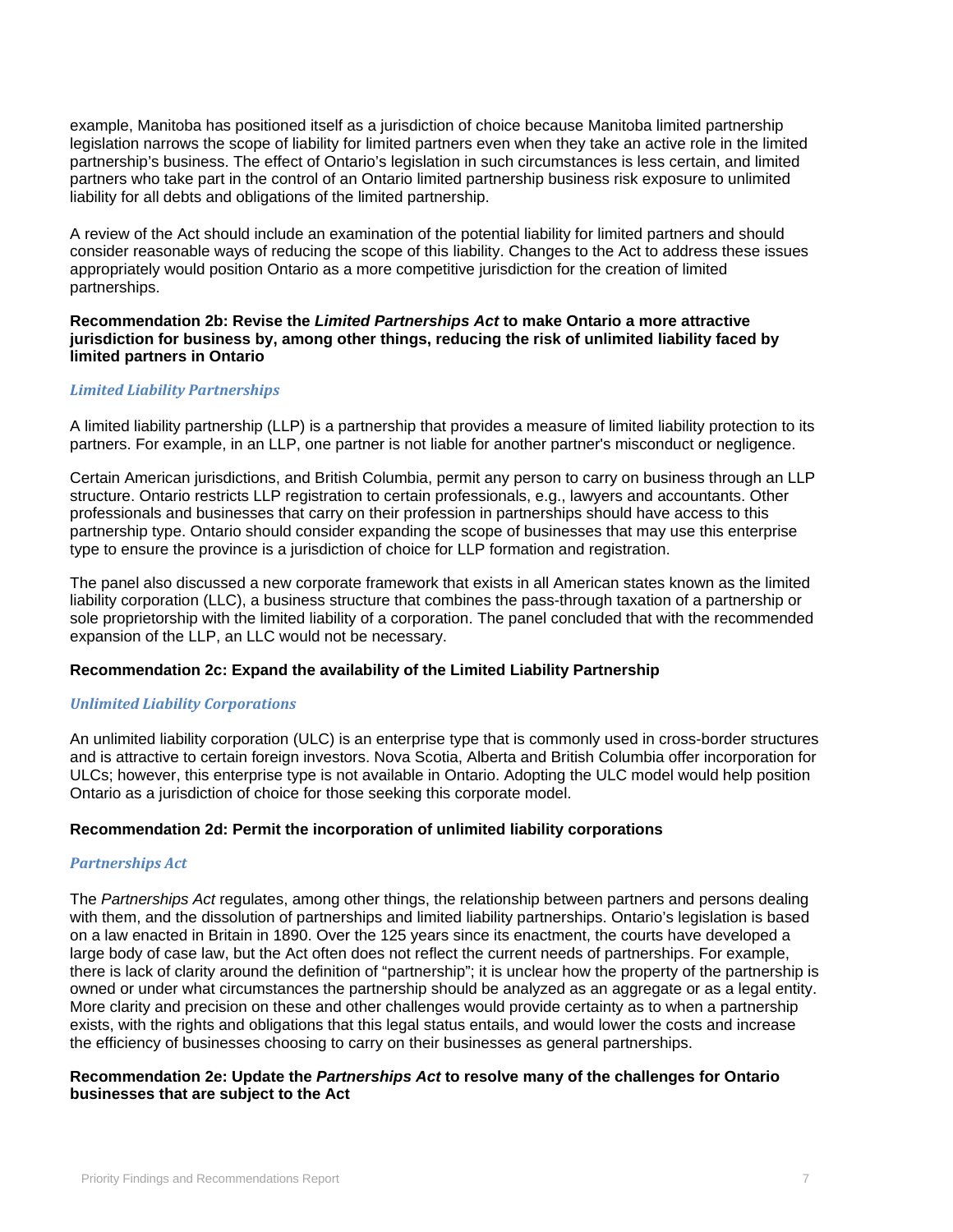# **3.3 Supporting greater market certainty and confidence in market transactions**

# *Assignments and Preferences Act and Fraudulent Conveyances Act*

The *Assignments and Preferences Act* (APA) pre-dates federal bankruptcy legislation. The Act allows debtors to make assignments for the benefit of their creditors, although this procedure is now obsolete under federal insolvency laws. Corresponding legislation in other provinces has been repealed. The APA also regulates against unjust preferences and fraudulent conveyances. There is substantial overlap between these provisions and other legislation, including the *Fraudulent Conveyances Act* (FCA) and the federal *Bankruptcy and Insolvency Act*.

The *Fraudulent Conveyances Act* prohibits a debtor from transferring assets with the intention of defeating creditors. While the Act itself is short, there is a significant body of case law, some of which is contradictory, ambiguous and often hard to follow.

The FCA and the provisions in the APA governing fraudulent conveyances allow creditors to recover assets transferred by a debtor to a third party where the transfer would otherwise defeat a creditor's claims. However, the conditions for recovery are poorly defined and the statutory requirements can be difficult to satisfy. The provisions of the APA dealing with preferential payments are similarly limited and largely ineffective.

To address the problems of fraudulent conveyances and fraudulent preferences, Ontario should adopt the Uniform Law Conference of Canada's *Reviewable Transactions Act* and repeal the APA and the FCA. The *Reviewable Transactions Act* provides clear rules that would enable parties to accurately assess whether a transaction that has the effect of defeating creditors' rights is vulnerable to attack, reducing the uncertainty commonly found in this area of law.

The *Reviewable Transactions Act* would reduce existing creditor uncertainty and promote access to credit for businesses seeking to grow. In addition, adopting the Act would support consistency between provincial law and the *Bankruptcy and Insolvency Act*, particularly in relation to preferential payments.

#### **Recommendation 3a: Repeal the** *Assignments and Preferences Act* **and the** *Fraudulent Conveyances Act* **and adopt the Uniform Law Conference of Canada's** *Reviewable Transactions Act*

#### *Bulk Sales Act*

The *Bulk Sales Act* (BSA) was enacted in 1917 to protect trade creditors from a vendor selling all or substantially all of its assets over a very short period of time and leaving trade creditors unpaid. However since that time, other rights and remedies have been developed to protect supplier interests, including better credit investigation through credit reporting agencies, PPSA security, oppression remedies under the OBCA and 30 day goods recovery under the *Bankruptcy and Insolvency Act*.

The BSA adds to the cost of business transactions because parties frequently must obtain advice about the impact of the Act, obtain an exemption order, or deal with indemnities in the event of a claim post-closing. Furthermore, compliance with the BSA is often waived by purchasers and the Act is not applicable in insolvency proceedings where assets are liquidated by a receiver or bankruptcy trustee.

In its discussions, the panel recognized that members of the province's bankruptcy bar have been reluctant to eliminate the creditor remedy provided in the BSA and have not supported repeal in past consultations on the issue. However, Ontario has now become an outlier nationally as the *Bulk Sales Act* has now been repealed in all other provinces and territories of Canada.

#### **Recommendation 3b: Repeal the** *Bulk Sales Act*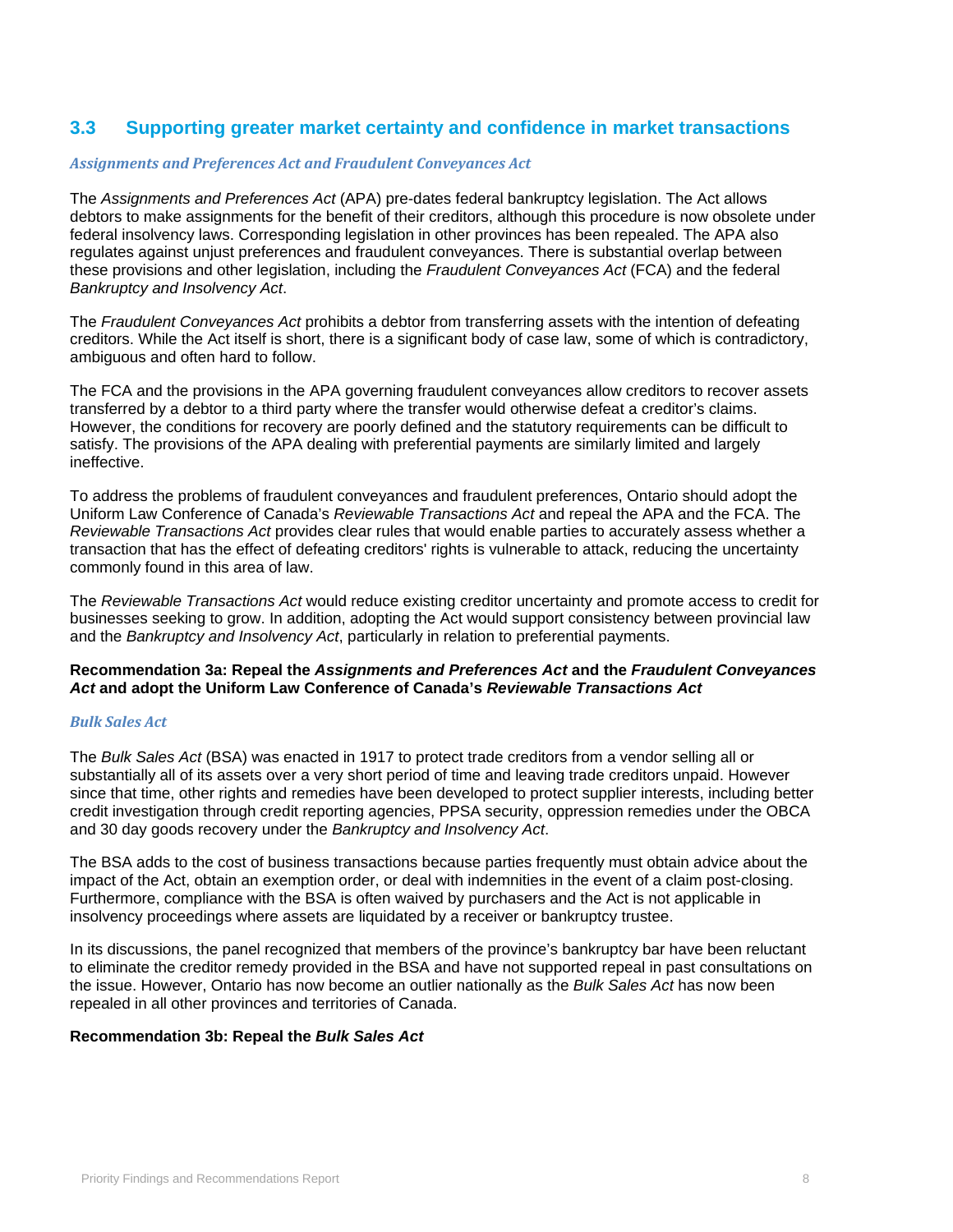# **3.4 Modernizing laws relating to secured lending and other commercial activity**

#### *Personal Property Security Act Review*

The *Personal Property Security Act* (PPSA) deals with security interests in personal property. All the provincial and territorial PPSAs, except Ontario, are substantially uniform. The lack of harmonization between provincial laws adds to the cost of doing business as many firms carry on business nationally and must incur the time and expense of becoming familiar with the differences (or obtaining advice about the differences). Article 9 of the United States Uniform Commercial Code, dealing with secured transactions, was substantially revised in 2001. Consideration should be given to whether these reforms should be adopted in Ontario.

Over the years, the Ontario Bar Association has made numerous submissions to the government on reforming the PPSA. These submissions have analyzed the relevant issues and developed potential solutions that merit consideration from the Government of Ontario. The government has acted on some of these recommendations, but there are some items still outstanding.

#### **Recommendation 4a: Review the** *Personal Property Security Act***, taking account of legislative and case law developments in Canada, the United States and elsewhere, and identifying opportunities for harmonization with the other provinces**

Consideration should also be given to recommendations set out in the Ontario Bar Association's various submissions on the *Personal Property Security Act*. Priority should be given to the following issues:

# **i. Facilitating the use of cash collateral**

Facilitating the use of cash as effective and reliable collateral is important to the economy and is necessary to meet regulatory requirements that will soon be mandated in Ontario and elsewhere. In the United States, Revised Article 9 of the Uniform Commercial Code has achieved this objective by: (1) enabling security interests in deposit accounts to be perfected by "control"; and (2) providing that when so perfected, such security interests have clear and certain priority over competing security interests. Quebec has recently enacted similar measures. There are no corresponding provisions in Ontario's PPSA. Security interests in deposit accounts and other forms of cash collateral may be perfected only by registration and there is no special priority provision for ensuring that such security interests have priority over competing claims.

The panel agreed that the PPSA should be amended to facilitate the use of cash collateral. The panel recognized that discussions among stakeholders, including pension experts, will assist in determining the best way to achieve this outcome.

## **ii. Proclaiming into force the PPSA "location of debtor" provisions to more readily determine the debtor's location**

Lenders need clear rules to determine which jurisdiction's law applies to the security agreement. In 2006 Ontario passed – but has not yet proclaimed into force – new provisions in the PPSA that more clearly define the location of the debtor for the purpose of determining which jurisdiction's law applies to the security agreement. These provisions would locate a corporate debtor in the jurisdiction of its registered office. This is a simple "bright line test" that would provide greater certainty than the current law.

#### **iii. Repealing the PPSA provision making it mandatory to give copies of registrations to debtors and allow the debtor to waive the right to receive a copy of the registration**

Ontario is the only jurisdiction in Canada that requires debtors to receive copies of registrations; all other provinces allow debtors to waive this right. Mailing a copy of the registration to the debtor adds significant  $\overline{\text{cost}}$  to business with approximately 1.8 million registrations completed in Ontario each year.<sup>2</sup> The PPSA should allow parties to security agreements to waive receipt of a copy of the registration, as is the case in the eleven other PPSA statutes in Canada.

 $\overline{a}$ 

Priority Findings and Recommendations Report 9 ServiceOntario, Government of Ontario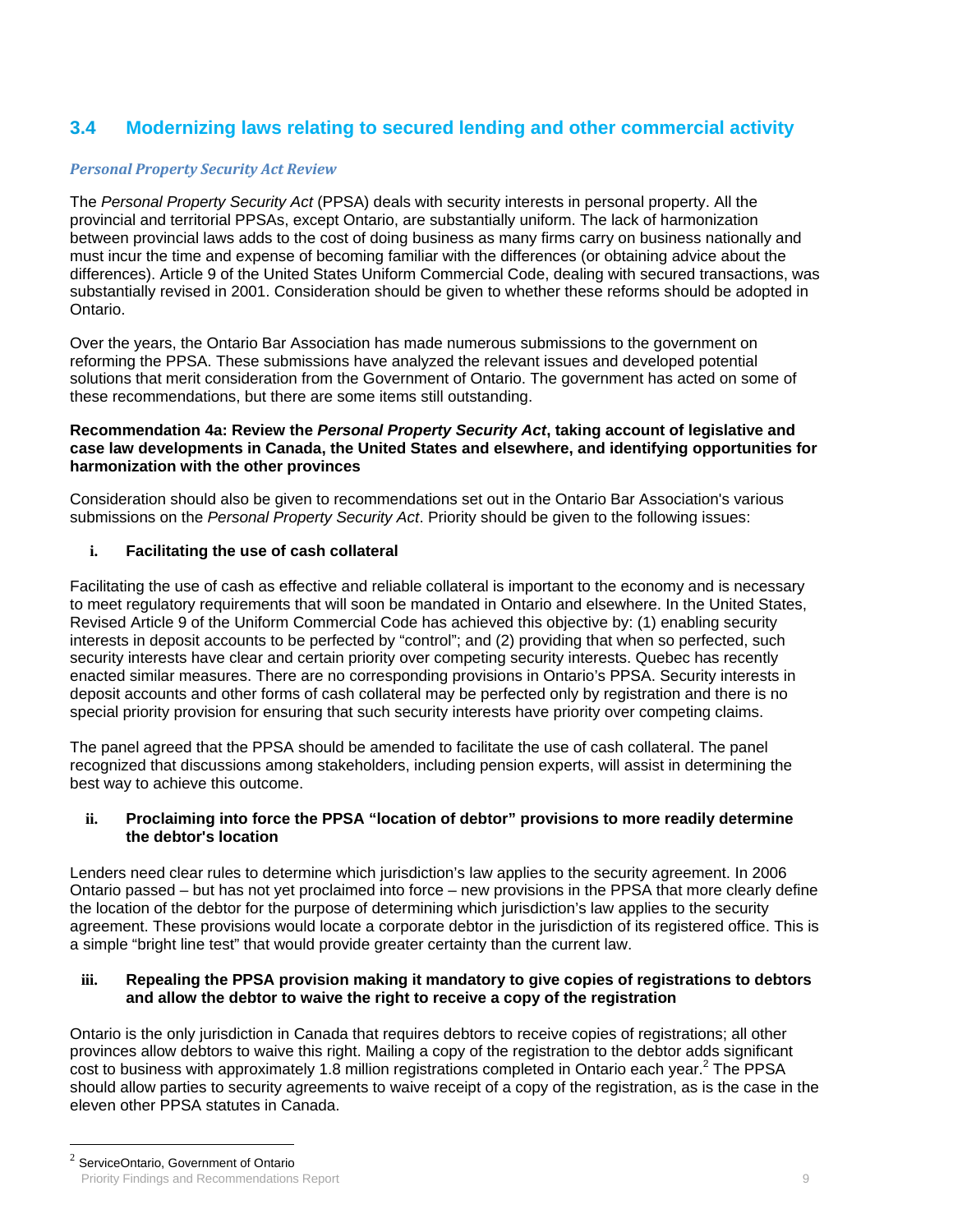## **iv. Including licences and quotas in the PPSA definition of "intangible"**

The current law is unclear on whether a licence is "personal property" within the meaning of the PPSA and, therefore, whether a licence can be used as collateral. The Supreme Court of Canada has held that a licence allowing the licence holder to acquire physical property (e.g., a fishing licence) can be used as collateral, but not all licences result in the acquisition of physical property. For instance, service industries such as taxi cabs and nursing homes require licences to operate and serve clients, allowing licence holders to generate economic value (despite the fact that they do not result in the direct acquisition of property).

It is also unclear whether an intellectual property licence (e.g., a patent licence) or a quota (e.g., a milk production quota) can be regarded as personal property. Saskatchewan and British Columbia have amended the PPSA definition of "intangible" to include licences and quotas, subject to any restrictions on transfer contained in the statute, contract or other instrument by which the licence was created. There should be a similar provision in the Ontario PPSA. The issue is important because the licence may be the debtor's most valuable asset and if it can be used as collateral, it may be cheaper and easier for debtors to obtain credit.

#### **v. Facilitating the use of electronic chattel paper to raise funds**

Chattel paper financing is an important method of acquisition (purchase or lease) of large ticket consumer goods and equipment, in particular, motor vehicles. In the typical case, the dealer sells the goods to the customer on secured credit terms and transfers the contract (called "chattel paper") to a third party financial institution which takes physical possession of the paper to prevent further dealings. The transfer of the chattel paper from the dealer to the end-user, and from the dealer to the financier are both treated as creating security interests for the purposes of the PPSA.

To facilitate chattel paper financing, the PPSA enacts a special priority rule aimed at protecting the dedicated chattel paper financier. The rule gives the chattel paper financier priority over certain prior perfected security interests, but the rule only applies if the financier takes possession of chattel paper. The possession requirement inhibits the development of electronic chattel paper and it means that chattel paper financiers must continue to rely on printed forms. The costs of generating, processing and storing printed forms are substantial and these costs end up being passed down to consumers and businesses.

Revised Article 9 contains provisions aimed at facilitating the use of electronic chattel paper by allowing for perfection by control of a security interest in chattel paper and providing that a security interest in electronic chattel paper perfected by control has priority over competing security interests. There should be similar provisions in the Ontario PPSA.

#### **vi. Validating security over vehicle collateral, in the PPSA and RSLA, where the vehicle identification number is set out in the registration despite a debtor name error**

Registration is the main method of perfecting (or making effective against third parties) a security interest for the purposes of the PPSA. Perfection is important because an unperfected security interest is ineffective against the debtor's trustee in bankruptcy and against a third party transferee of the collateral for value. Moreover, an unperfected security interest is also subordinate to a competing perfected security interest in the same collateral and to the interest of execution creditors.

Where the collateral is a motor vehicle held as consumer goods, the secured party must include in the financing statement the debtor's name (as a general rule matching the exact name and birth date on the debtor's birth certificate) and also the Vehicle Identification Number (VIN). For example, a lessor using "Joe Smith" instead of "Joe A. Smith" would lose the goods to a bankruptcy trustee or another third party. There have been several cases where the secured party has mistakenly put the wrong debtor's name in the financing statement, but correctly stated the VIN. The Ontario courts have held that in cases like this, the correctly stated VIN cures the debtor's name error with the result that the registration remains valid. Codification of this case law in the PPSA and RSLA would assist secured parties in high volume vehicle registrations to properly register their security. This approach would also be consistent with Ontario's Used Vehicle Information Package requirements.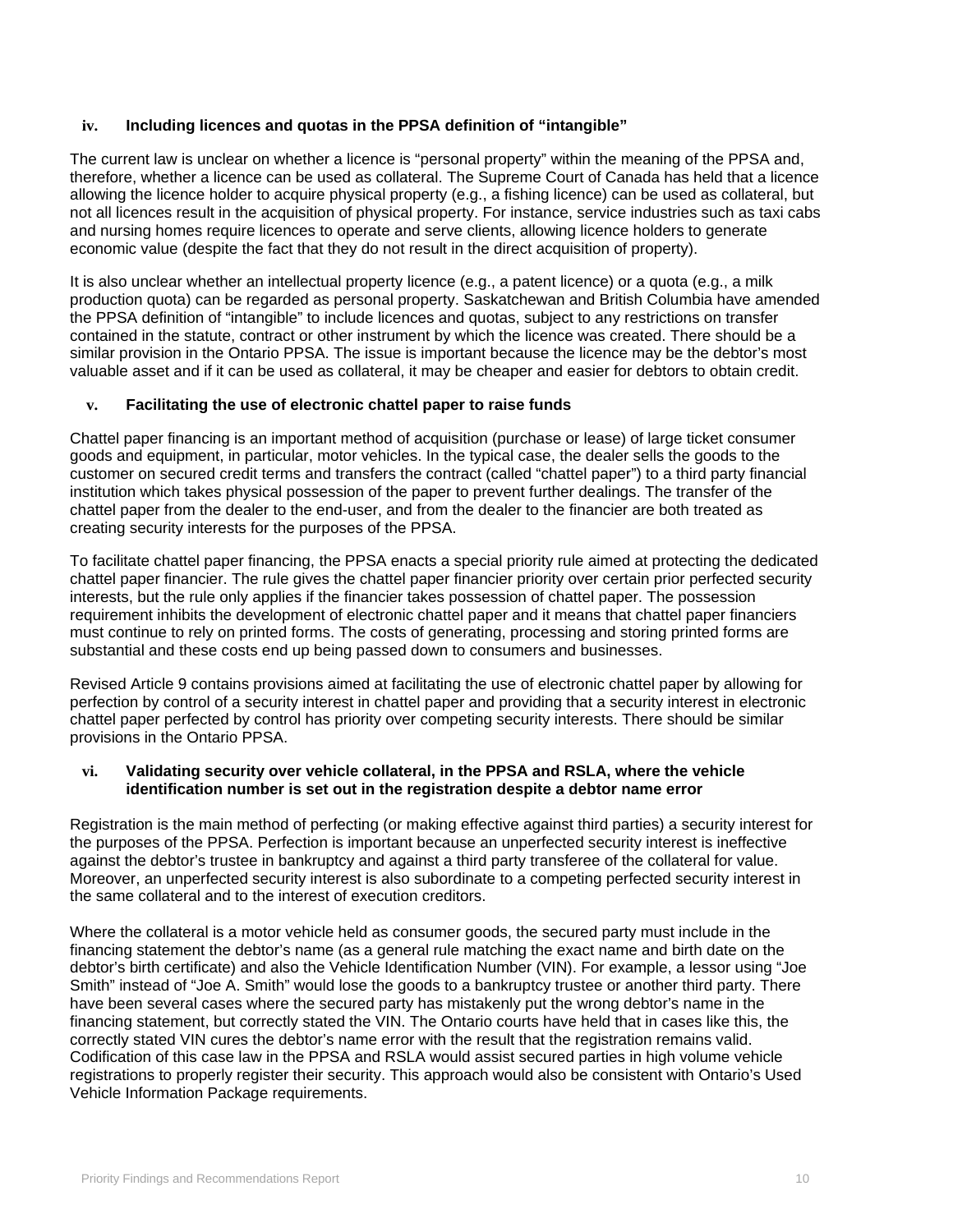#### **vii. Repealing the five year cap on registrations related to consumer goods collateral**

The panel supports the Ontario Government's budget commitment to "introduce an amendment to the Personal Property Security Act to remove the current five-year limit on the registration period with respect to collateral that is or includes consumer goods".

Ontario is the only jurisdiction in Canada that maintains a 5 year cap on registrations related to consumer goods. In practice, many consumer transactions maintain terms longer than 5 years, such as a 7 year loan for a pickup truck or a new motor boat and engine. The 5 year rule adds to the lender's costs of doing business because the lender must diarize the statutory 5 year expiry date, then file a renewal and send a copy of the renewal to the borrower. These costs are passed back to consumers.

#### *Minister's Orders*

The regulations made under the PPSA and RSLA were largely repealed in August 2007 and replaced by Minister's Orders. However, these Orders are not on the Ontario government's E-Laws website or easily found on the website of the Ministry of Government and Consumer Services. The Minister's Orders include, among other things, rules about the information required for the completion of a financing statement or claim for lien, such as naming the debtor. Providing easy access to this mandatory content is critical for ensuring that a party can properly register a security interest, and for a party not to be unsecured against other creditors or trustees in bankruptcy. The panel acknowledged the importance of allowing the public to access Minister's Orders more easily.

**Recommendation 4b: Make the Minister's Orders under the** *Personal Property Security Act* **and the**  *Repair and Storage Liens Act* **more readily accessible to the public** 

# **3.5 Facilitating market activity and promoting small business growth through greater certainty, clarity and efficiency in business legislation**

The panel reviewed a number of acts that have an important role in facilitating market transactions in the economy including the *Repair and Storage Liens Act*, the *Arthur Wishart Act (Franchise Disclosure)*, and Business Information and Registration Legislation. The panel also discussed other legislation that impacts small business such as the *Apportionment Act*, the *Retail Business Holidays Act* and the *Factors Act*.

#### *Repair and Storage Liens Act*

The *Repair and Storage Liens Act* (RSLA) sets out the rights of repairers and storers as well as the rights of individuals whose goods have been repaired and stored. The RSLA is a regime used largely by small businesses, such as motor vehicle repairers and storers of personal articles or watercraft over the winter. These small business operators are often unable to obtain exact names and birth dates of customers to meet the registration requirements. If the RSLA allowed registration by vehicle identification numbers or other serial numbers, then it would assist creditors who are able to obtain the VIN or serial number, but not the debtor name.

## **Recommendation 5a: Make the** *Repair and Storage Liens Act* **more friendly to users, most of whom are small businesses**

# *Arthur Wishart Act (Franchise Disclosure)*

The *Arthur Wishart Act (Franchise Disclosure),* which has been fully in force since 2001, was designed to provide rights and obligations for franchisees and franchisors and to support properly-informed investment decisions.

There are an estimated 1,300 franchise brands operating in Canada with over 78,000 franchise units across Canada.<sup>3</sup> Franchise brands are found in a wide variety of industries including food, hotel, car rental, travel,

 $\overline{a}$ 

Priority Findings and Recommendations Report 11 and 2008 12 and 2008 12 and 2008 12 and 2008 12 and 2008 12 and 2008 12 and 2008 12 and 2008 12 and 2008 12 and 2008 12 and 2008 12 and 2008 12 and 2008 12 and 2008 12 and 20 **Canadian Franchise Association**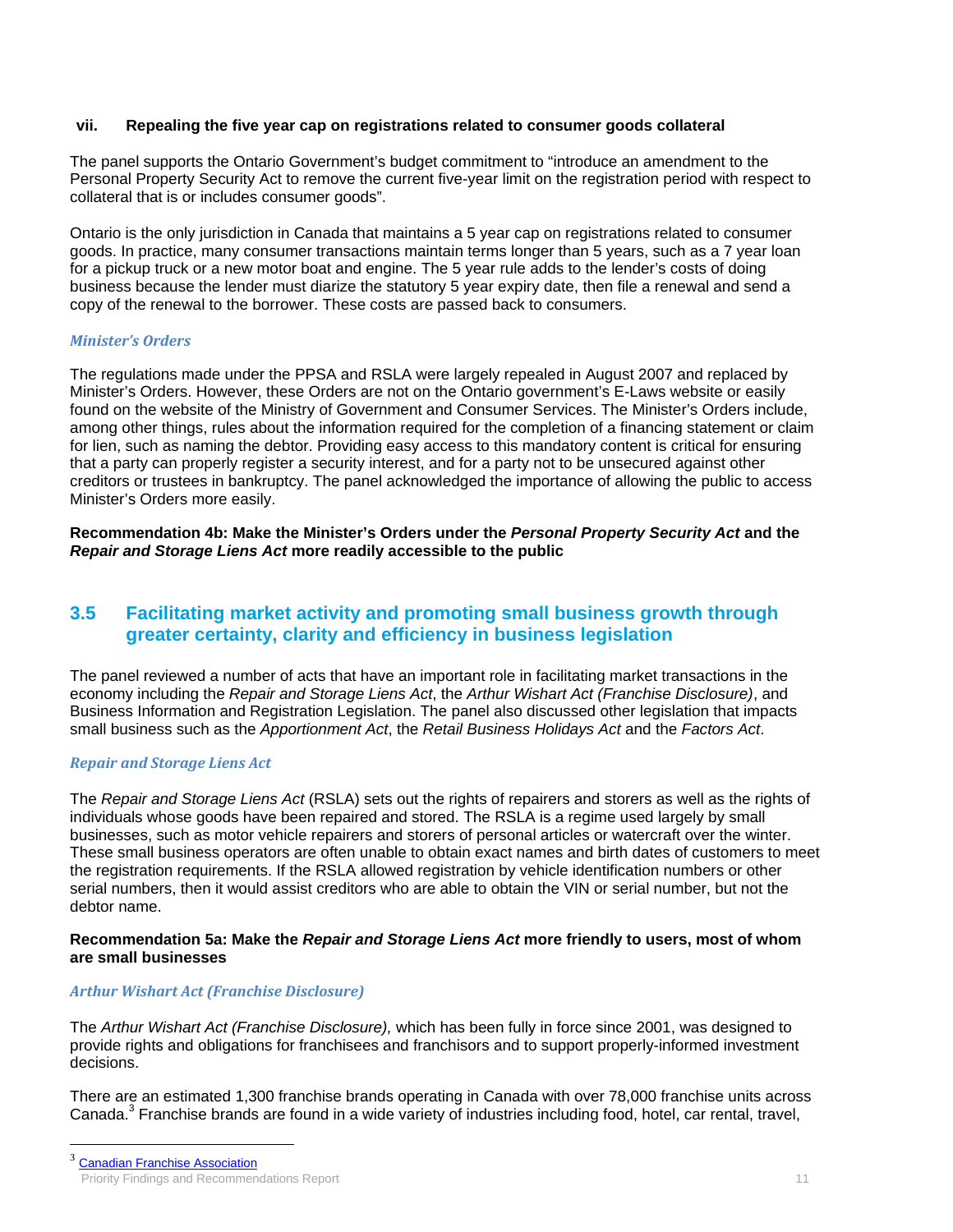real estate, pharmaceuticals, optical, education, day care, and in-home care with approximately 1 million Canadians employed by a franchise.<sup>4</sup> The franchise industry plays a significant role in Ontario's economy and is a natural vehicle for economic growth.

It is becoming increasingly challenging for franchisors to comply with the statute even with the advice of lawyers with expertise in franchising. The existing legislation has created significant uncertainty for both franchisors and franchisees. For example, Ontario is the only province to use non-exhaustive language (such as "all material facts" that remains undefined) which leaves significant room for interpretation on key items in the disclosure. Complying with the Act is very costly as companies are increasingly required to spend on internal and external legal counsel to ensure the customized disclosure requirements are being met. This places a disproportionately high financial burden on the small and medium-sized enterprises that are otherwise well-suited to use the franchise model as a vehicle for expansion of their businesses, and also creates a significant barrier to entry into the Ontario retail marketplace for foreign businesses.

#### **Recommendation 5b: Update the** *Arthur Wishart Act (Franchise Disclosure)* **to create more disclosure certainty for users**

A review of the Act should consider the recommendations set out in the Ontario Bar Association's 2015 submission on the Act. It should also consider the significant uncertainty around the material facts that are required to be included in the franchise disclosure document, as well as the associated compliance costs. These costs are borne by both franchisors working to comply with disclosure requirements and franchisees working to obtain proper advice on the resulting disclosure documents, in order to make informed investment decisions.

# *Business Information and Registration Legislation*

**Recommendation 5c: Review the business information and registration legislation (***Business Names Act, Corporations Information Act, Electronic Registration Act, and Extra-Provincial Corporations Act***) to facilitate market transactions and make the legislation user-friendly, especially for small business** 

**Priority should be given to the following issues:** 

**i. Reviewing and rationalizing the various statutes providing for business registration and information with a focus on ease of use for small businesses** 

*Legislation should be easy to navigate***.** The current business information and registration statutes overlap in certain respects. For example, both the *Business Names Act* and the *Extra-Provincial Corporations Act* regulate names used by business entities in Ontario. As a result, the registration requirements can be difficult to navigate for businesses, causing many small business owners to seek out costly legal advice. The legislation should be organized in a more intuitive way and provide more effective guidance to facilitate "selfservice" by small businesses, potentially under one comprehensive statute.

# **ii. Revising the legislation to be more flexible and adaptable to changing business needs**

*Legislation should keep pace with business developments to support global investment in Ontario.* The current legislation evolved in an earlier business environment. For example, it expressly contemplates travelling salespeople but not internet commerce. The legislation also does not consider the many different types of business entities operating and often used internationally, making compliance sometimes uncertain as it can be difficult to determine how to designate an entity under the Ontario legislation. Professional legal advice is required to evaluate whether the entity is a partnership, a corporation, or another enterprise type. This can often require a discussion with Ministry staff and an attempt to "fit" the foreign entity by analogy into an appropriate category of entity contemplated by Ontario's regulations.

## **iii. Evaluating whether there are opportunities to rationalize and simplify the information collected from business, considering both the content and timing**

 $\overline{a}$ 

Priority Findings and Recommendations Report 12 **Canadian Franchise Association**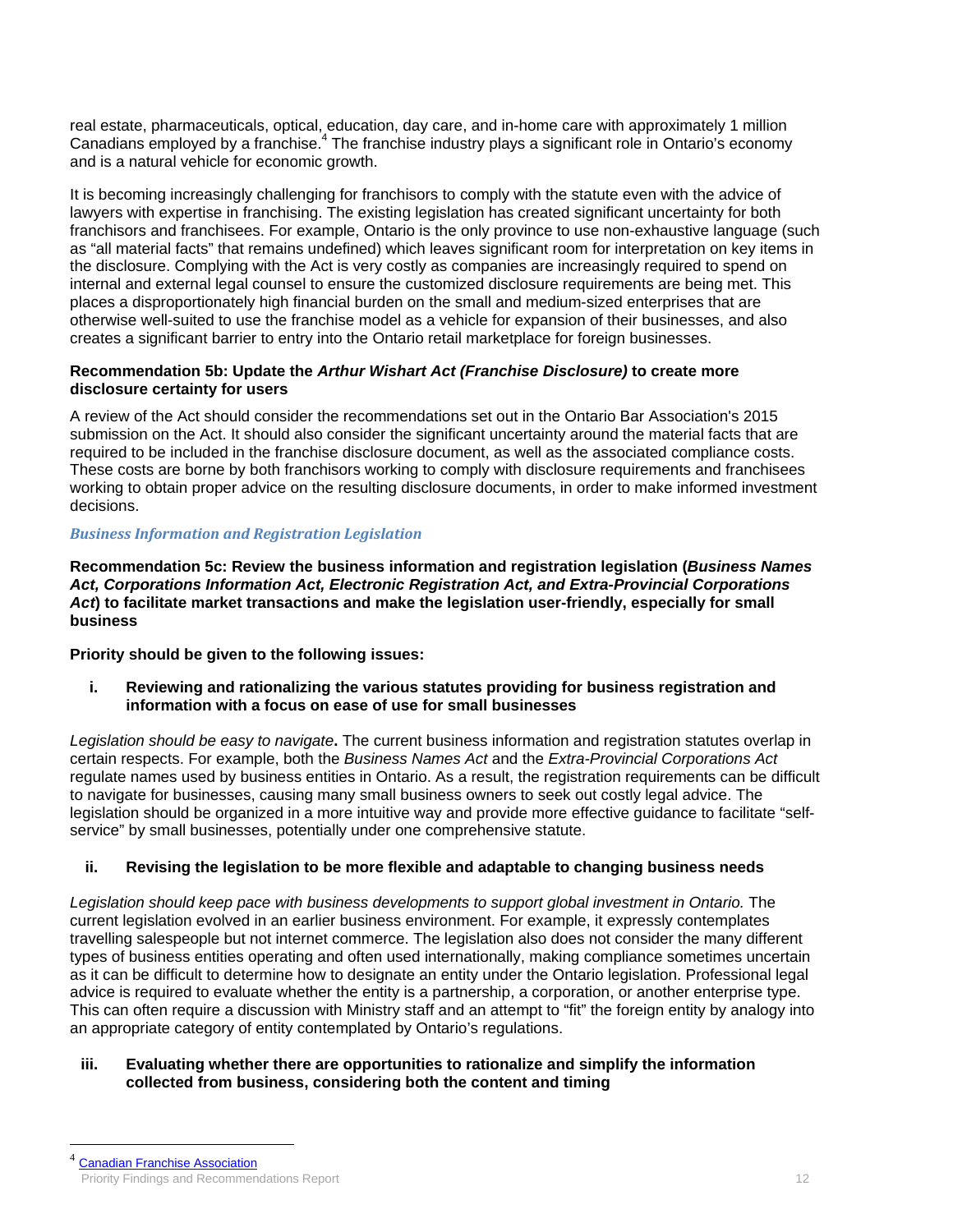*Information collected from businesses should be purposeful and complete.* A range of information is collected from business during the registration process. This includes the names and addresses of directors and officers, the Canadian residency status of directors, the principal office in Ontario, the date on which the entity commenced operations in Ontario, and the name and address of the entity's chief officer or manager in Ontario. Information should only be required if it is necessary to fulfill a function or realize a clearly defined policy or program objective. Otherwise, it creates an unnecessary compliance burden on business.

#### **iv. Improving cooperation among provinces to simplify compliance for businesses operating across Canada**

*There should be better cooperation among provinces.* Each province requires the same or similar information to be registered publicly. However, both the requirements and the submission forms differ across Canada. As a result, businesses operating throughout Canada face increased costs of compliance.

#### **v. Considering the necessity of the licensing requirements under the** *Extra-Provincial Corporations Act*

*Licensing requirements should be re-considered.* Non-Canadian businesses that operate locally require a discretionary license. The exercise of discretion in granting a license if the business meets the requirements of the legislation appears to be redundant. In addition, there appears to be no clear benefit to maintaining the requirement for a non-Canadian corporation to hold an extra-provincial license in order to hold an interest in land in Ontario.

#### **vi. Improving ease of compliance to reduce the regulatory burden on business and establishing a system which allows easy self-service**

*Compliance should be made easier for business.* Leading international jurisdictions maintain a user-centered interface with an electronic database for registration and filing information. It is accessible 24/7, to help attract business. Government should move to a more simple process for electronic registration and filing of required information.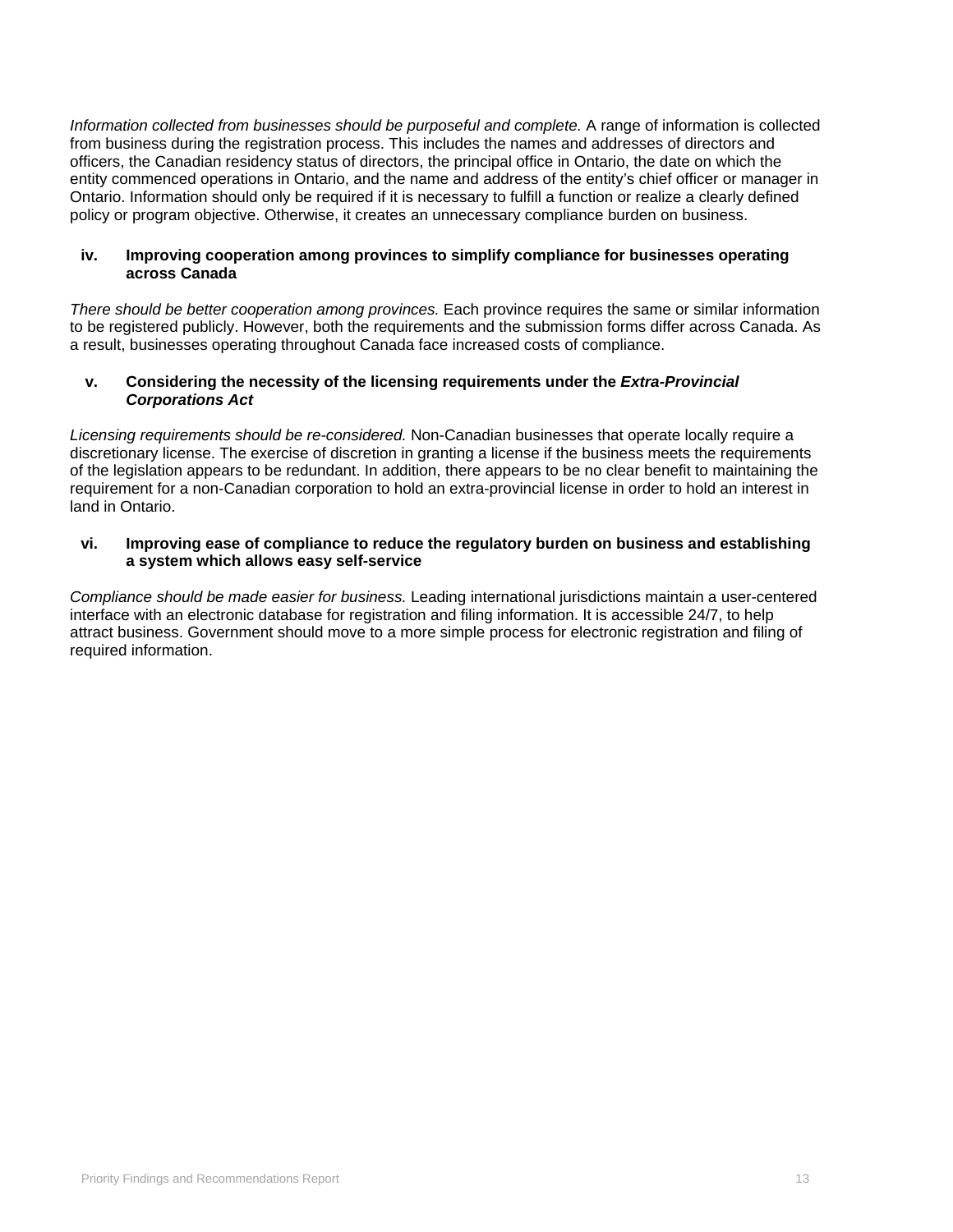# 4. Conclusion and Next Steps

The panel's report to the Ministry is a strong endorsement of the commitment to update corporate and commercial legislation. The recommendations have been carefully considered and strongly supported by the panel as priority actions that require immediate attention for reforming the province's business law.

The panel recognizes that there are various factors which play a role in these recommendations including urgency, cost and complexity. The recommendations made in this report are aimed at attracting and retaining business and capital by facilitating market transactions and increasing certainty for business and consumers. In order to fully realize this objective, the development of a process to keep corporate and commercial law current should be implemented in parallel with the other recommendations.

The panel encourages the government to share these recommendations with the business and legal community and with the public for their consideration and input as the government moves forward with its commitment to ensure Ontario has laws that facilitate a prosperous business climate.

**Recommendation 6: Make this report available to the public to encourage broader input from a variety of perspectives on the recommendations and considerations set out by the panel**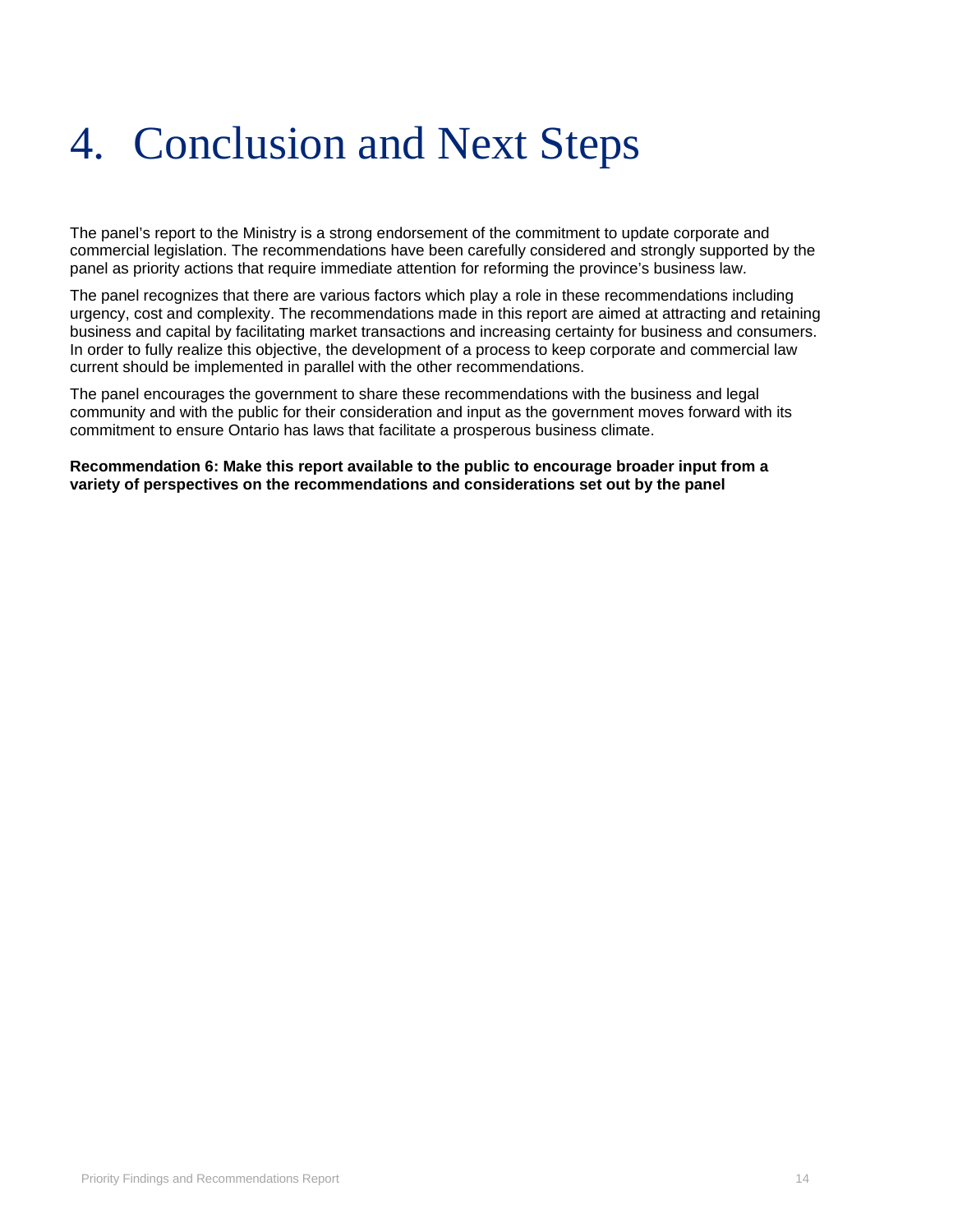# Appendix A: Experts Consulted

The panel invited a number of experts to provide important perspectives in the panel meetings on the issues discussed in this report:

## **Table 4: Experts who provided input on panel discussions and the report recommendations**

| <b>Experts (Position, Organization)</b>                                                    |
|--------------------------------------------------------------------------------------------|
| <b>Frederick H. Alexander</b> (Counsel, Morris, Nichols, Arsht & Tunnell)                  |
| <b>Tamara Buckwold</b> (Professor, University of Alberta)                                  |
| <b>William H. Clark, Jr.</b> (Partner, Drinker Biddle and Reath LLP)                       |
| Andraya Frith (Partner, Osler, Hoskin & Harcourt LLP)                                      |
| <b>Elizabeth Hall</b> (Director of Policy and Public Affairs, Ontario Bar Association)     |
| <b>Mike P. Moffatt</b> (Assistant Professor, Ivey School of Business – Western University) |
| Geoffrey Morawetz <sup>*</sup> (Judge, Superior Court of Justice of Ontario)               |
| Finn Poschmann (Vice President, Policy Analysis, C.D. Howe Institute)                      |
| Peter Viitre (Partner, Sotos LLP)                                                          |
| Herman Wilton-Siegel* (Judge, Superior Court of Justice of Ontario)                        |
| Roderick J. Wood (Professor, University of Alberta)                                        |
| <b>Cornell Wright (Partner, Torys LLP)</b>                                                 |
| *Participated in the panel discussions but did not provide input into the recommendations  |

Priority Findings and Recommendations Report 15 and 15 and 15 and 15 and 15 and 15 and 15 and 15 and 15 and 15 and 15 and 15 and 15 and 15 and 16 and 16 and 16 and 16 and 16 and 16 and 16 and 16 and 16 and 16 and 16 and 16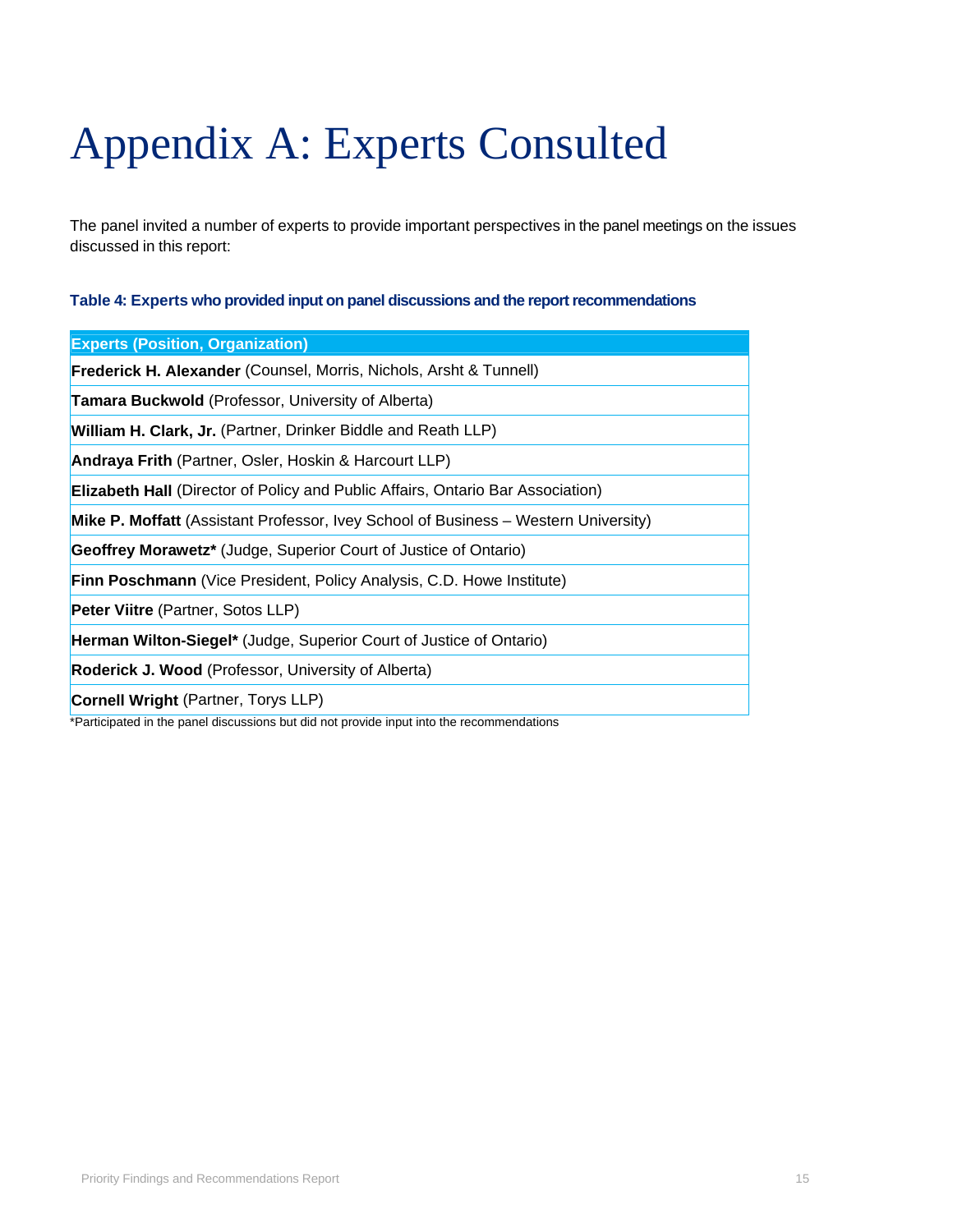# Appendix B: Panel Member **Biographies**

# **Jennifer Babe (Partner, Miller Thomson LLP)**

Jennifer Babe's practice emphasizes commercial law, focusing on secured transactions, the securing of sales and leases of significant products and the purchases of businesses, assets and shares.

Jennifer serves several auto acceptance companies as if she were their in-house counsel for Canada for both retail and wholesale operations and their day to day operating needs. She has an extensive practice in advising vehicle manufacturers and lessors in dealings with fleet and daily rental company customers, vehicle remarketing and auctions.

Jennifer assists clients in complying with consumer protection legislation, privacy laws, and other statutes of key concern to clients with retail operations.

Jennifer has special expertise in the laws of personal property, as governed by Personal Property Security legislation. With extensive practical experience in these Acts for each province of Canada, and at the Federal level, she writes and lectures regularly on them, staying at the forefront of these ever-changing laws, in order to respond to client needs.

**Terry Burgoyne (Partner, Osler, Hoskin & Harcourt LLP)**

Terry advises leading Canadian and international companies in executing complex, multi-jurisdictional transactions. He has over 30 years of business law experience, principally in private M&A, joint ventures and strategic alliances, cross-border transactions and professional services businesses. For six years, Terry served as Managing Partner of the firm, with responsibility for business strategy and client relationship management, and as a member of the firm's Executive Committee. He also practised with the firm's office in London, England.

**Gordon Davies (General Counsel, OpenText Corporation)**

Gordon Davies became OpenText's Chief Legal Officer and Corporate Secretary, also serving as the Corporation's Compliance Officer in September 2009.

Prior to joining OpenText, Gordon was the Chief Legal Officer and Corporate Secretary of Nortel Networks Corporation. During his sixteen years at Nortel, he held key roles including Deputy General Counsel and Corporate Secretary, interim Chief Legal Officer and Corporate Secretary.

As General Counsel— Corporate, he led the Corporate Securities legal team and provided legal support on all corporate and securities law matters. Additionally, he spent five years as General Counsel, EMEA, supporting all aspects of the Europe, Middle East and Africa (EMEA) business.

Gordon holds an LL.B and an MBA from the University of Ottawa, and a BA from the University of British Columbia. Gordon has previously served on the boards of various subsidiaries of Nortel Networks Corporation. Currently, he is a member of the Law Society of Upper Canada, the Canadian Bar Association, the Association of Canadian General Counsel and the Society of Corporate Secretaries and Governance Professionals.

#### **Doug Downey (Partner, Lewis, Downey, Tornosky, Lassaline & Timpano)**

Doug is designated as a Specialist in Real Estate Law by the Law Society of Upper Canada. He was Treasurer (2010-14) and Secretary (2009-10) of the Ontario Bar Association which represents 17,000 lawyers on a wide variety of issues. He has been a Professor for Laurentian University at Georgian College; taught for the Real Estate Bar Admission Course; and occasionally lectures when asked.

Doug obtained his Hons. B.A. from Wilfrid Laurier University; M.A. specializing in Judicial Administration from Brock University; a Law Degree from Dalhousie University at Halifax; and a Master of Laws in Municipal and Development Law through Osgoode Hall Law School.

Doug is currently the host of 'Politically Speaking, Orillia' on Rogers TV. This is a current events show with interviews of federal, provincial, municipal and school board elected officials. He is the Ontario Bar Association Lead for the development of the innovative Law Practice Program (alternative to articling) in a strategic alliance with Ryerson University. At the request of the Treasurer of the Law Society he sat on the Library and Information Support Services committee developing recommendations. In 2013 Doug was appointed by the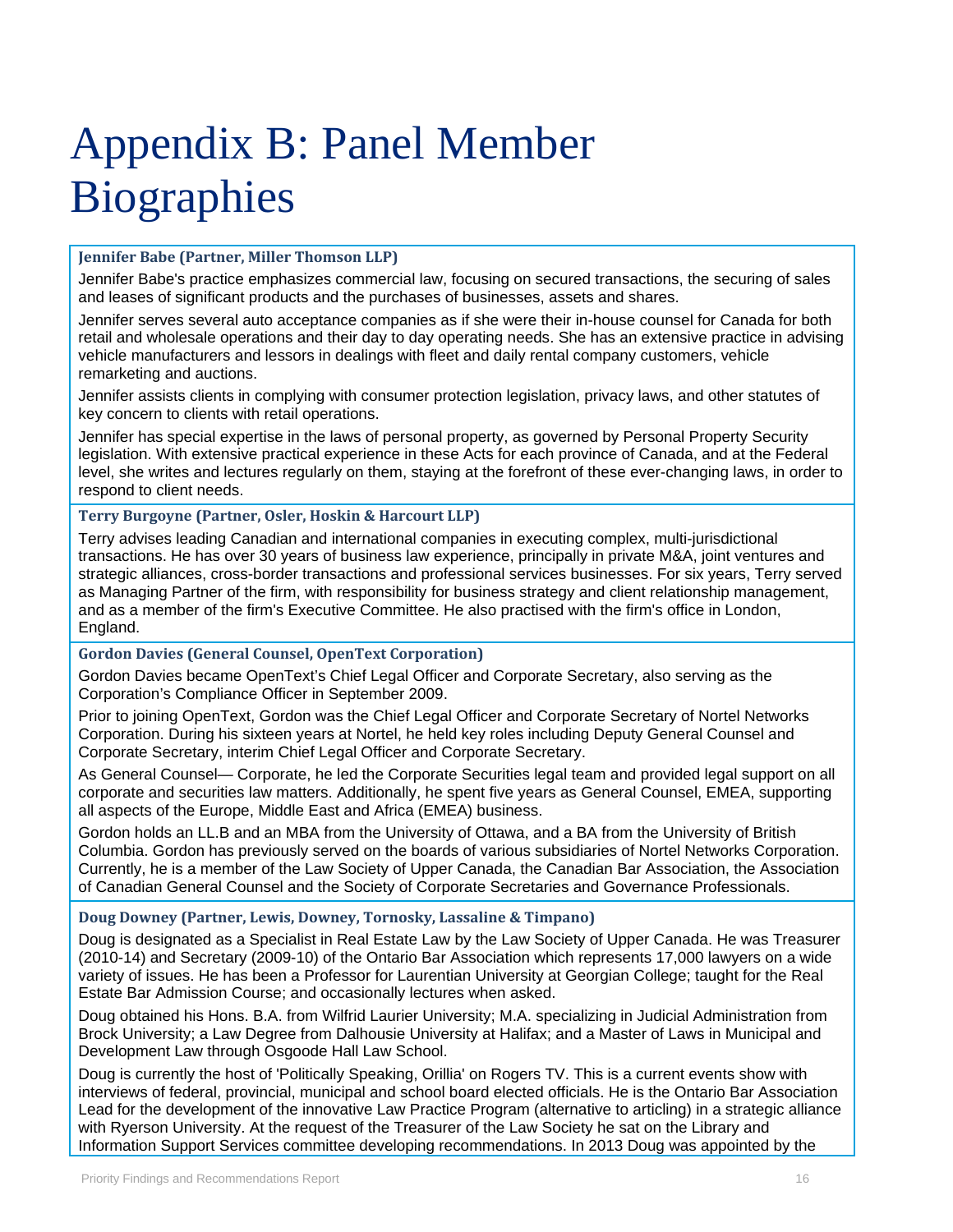Province of Ontario to the Expert Panel on the Regulation of Home Inspectors.

## **Tony Duggan (Professor, Faculty of Law, University of Toronto)**

Tony Duggan holds the Hon. Frank H. Iacobucci Chair in the Faculty of Law at the University of Toronto. He was appointed to the Faculty in 1999. Previously, he held the Henry Bournes Higgins Chair in Law at Monash University, Victoria, Australia. He was Associate Dean at the University of Toronto from 2002-2004 and Sub-Dean of the Faculty of Law, University of Melbourne from 1980-1983. Professor Duggan currently teaches secured transactions, bankruptcy law and trusts. He has published widely in these areas and also in the areas of contract law, consumer credit and consumer protection.

# **Kenneth Fredeen (General Counsel, Deloitte LLP)**

Mr. Fredeen is General Counsel, Secretary to the Board, and a member of the Leadership Team with Deloitte LLP, Canada's largest professional services firm. Mr. Fredeen provides strategic legal advice to the CEO, senior management and the Board, and is responsible for a wide range of significant and complex legal matters.

Mr Fredeen is a leader in the legal profession in Canada and the General Counsel community in particular. He is an Executive member of the Association of Canadian General Counsel and the Legal Leaders for Diversity and is a frequent speaker and panel member on topics related to the role and challenges of the General Counsel, diversity and in house practice management. In 2013 he was recognized by Canadian Lawyer magazine as one of Canada's top 25 most influential lawyers and judges in Canada. Mr Fredeen is a lecturer at the CCCA/Rotmans Business Leadership Program for In-house Counsel.

Mr. Fredeen serves as Chair of the Board of The Learning Partnership, a national organization which supports public education in Canada, a member of the board for Canadian Business SenseAbility, a recently established not-for-profit entity supporting the employment of people with disabilities, and a member of the board for the Canadian Centre for Ethics and Corporate Policy.

# **Carol Hansell (Founder / Sr. Partner, Hansell LLP)**

Carol Hansell is the founder and Senior Partner of Hansell LLP. Over her more than 25 years in practice, she has led major transactions for public and private corporations and governments. She now leads an independent firm, dedicated to advising boards, management teams, institutional shareholders and regulators in connection with legal and governance challenges. She is regularly engaged in connection with special committee mandates, board investigations, governance reviews, dissident engagements with boards and proxy fights.

Carol has served on boards of organizations across a variety of sectors – public companies, Crown corporations, healthcare, not-for-profit and arts organizations. She currently serves on the boards of the Global Risk Institute in Financial Services, SickKids Foundation, the Toronto Symphony Orchestra and the International Corporate Governance Network (ICGN). She has served on the boards of the Bank of Canada, the Public Sector Pension Investment Board, Toronto East General Hospital and Royal Group Technologies Inc. She was inducted as a Fellow of the Institute of Corporate Directors (ICD) in 2013 and received the Lifetime Achievement Award in Investor Relations in 2015. She is the only non-American to serve as the Chair of the Corporate Governance Committee of the American Bar Association (Business Law Section) and continues to serve as Special Canadian Advisor to the Corporate Laws Committee of the ABA. In 2015 she was elected as an inaugural Fellow of the American College of Governance Counsel and serves as a member of that organization's Board of Trustees.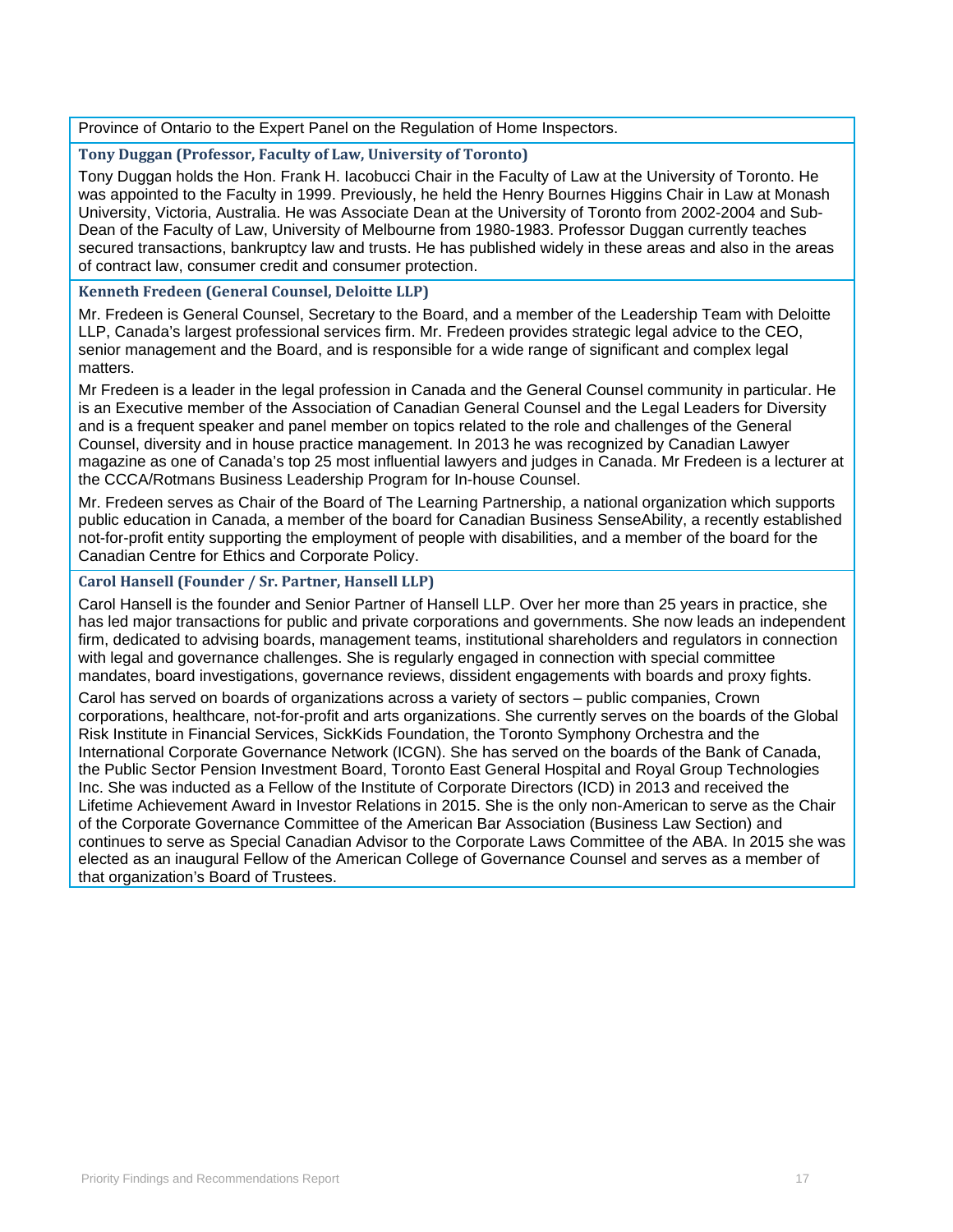# **Sheila Murray (General Counsel, CI Financial Corp)**

Ms Murray is Executive Vice President, General Counsel and Secretary of CI Financial, Canada's second largest independent mutual fund company. In this role she is a member of the executive team of CI and provides strategic, securities regulatory and governance advice to the company and its Board of Directors. Ms Murray joined CI in 2008 after a 25 year career at Blake, Cassel's and Graydon LLP where she practiced securities law with an emphasis on mergers and acquisitions, corporate finance and corporate reorganizations. Ms Murray has been a member of the Securities Advisory committee to the Ontario Securities Commission and was a member of the team of Blakes' partners that advised the Canadian securities regulators on the reformulation of securities regulation and the creation of new rules and policies. She has been a panelist or speaker at a number of conferences on securities law and governance topics and has taught the securities law component of the Intensive Program on Business Law, Business Associations and Corporate Finance at Osgoode Hall Law School and currently teaches Securities Regulation and Corporate Finance at University of Toronto's Global Professional LLM in Business Law Program.

#### **Christopher Nicholls (Professor, Western Law – Western University)**

Christopher C. Nicholls holds the Stephen Dattels Chair in Corporate Finance Law at Western University's Faculty of Law, and was named a Western University Faculty Scholar in 2013. He also serves as Head of Research and Policy, Capital Markets Institute, Rotman School of Management, University of Toronto, is an Affiliated Scholar, National Centre for Business Law, UBC Faculty of Law, a Research Fellow with the Filene Research Institute, Madison Wisconsin, and a public director of the Mutual Fund Dealers Association of Canada. He was the inaugural holder of Dalhousie Law School's Purdy Crawford Chair in Business Law and has also visited at Osgoode Hall Law School (as Falconbridge Visiting Professor of Commercial Law) at the University of Cambridge (as a Herbert Smith Visitor) and at the law faculties of Queen's University and the University of Toronto. Before beginning his academic career, he practiced corporate and securities law with major firms in Toronto and in Bermuda. He also served, from 2004-2006, as a Member (Commissioner) of the Nova Scotia Securities Commission. He is the author of numerous articles in the business law field as well as five books: *Corporate Law, Securities Law* (co-author with Jeff MacIntosh), *Financial Institutions: the Regulatory Framework, Corporate Finance and Canadian Law* (now in its second edition) and *Mergers, Acquisitions, and Other Changes in Corporate Control* (now in its second edition). He is a graduate of the University of Ottawa/Université d'Ottawa, Osgoode Hall Law School and Harvard University.

# **J.A. Prestage (Partner, Blake, Cassels & Graydon LLP)**

J.A. (Jay) is Practice Group Leader of the Research Group. He assists clients and other lawyers in the Firm in researching and analyzing challenging legal issues in order to provide practical, timely and cost-effective opinions and advice. He also assists in preparing legal arguments for significant litigation, including class proceedings.

For 15 years prior to his current position, J.A. carried on a wide-ranging litigation practice at Blakes. He has appeared before both trial and appellate courts in Ontario and Saskatchewan, before the Tax Court of Canada, the Federal Court of Canada and the Supreme Court of Canada, as well as before many administrative tribunals.

J.A. continues to litigate disputes in respect of pension plans and pension surpluses, and has acted as counsel for plan sponsors or fund custodians in several pension-related class actions.

#### **David Stevens (Partner, Gowling Lafleur Henderson LLP)**

David Stevens is partner in the business law department in Gowlings' Toronto office. David's practice focuses exclusively on taxation concentrating on corporate tax, personal tax planning and charities.

David's corporate tax practice involves advising clients on corporate finance, reorganizations and mergers and international tax planning. His personal tax and charities practice focuses on succession planning, family trusts, offshore planning, private foundations and charities compliance.

David was a law professor at the Faculty of Law, McGill University from 1983 to 1999.